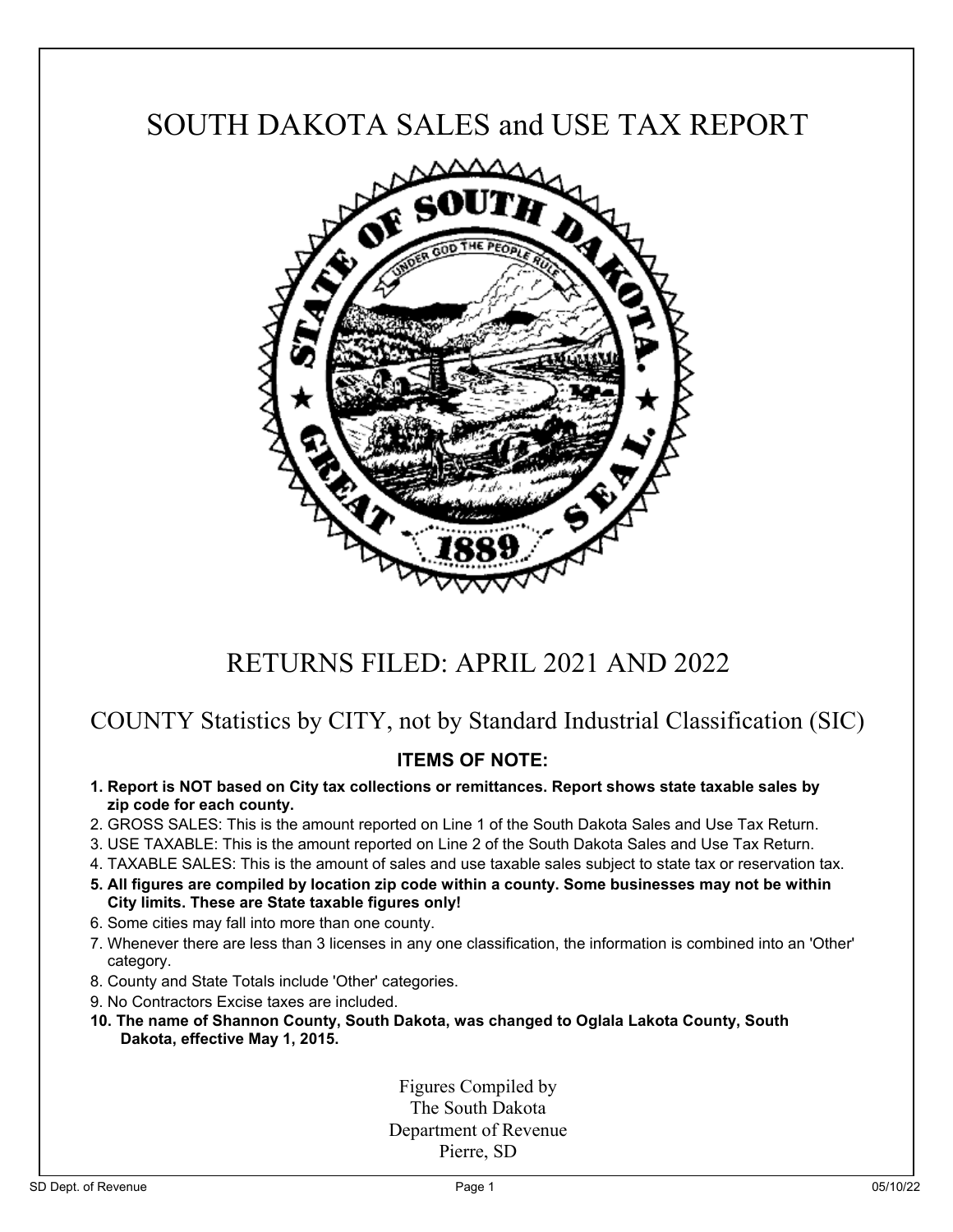|                           |                            |                       | Returns Filed: April 2021 and 2022 |                            |                        |                               |                    |  |  |  |  |
|---------------------------|----------------------------|-----------------------|------------------------------------|----------------------------|------------------------|-------------------------------|--------------------|--|--|--|--|
| Description               | 2021<br><b>Gross Sales</b> | 2021<br>Use Taxable   | *2021<br><b>Taxable Sales</b>      | 2022<br><b>Gross Sales</b> | 2022<br>Use Taxable    | *2022<br><b>Taxable Sales</b> | $*$ % of<br>Change |  |  |  |  |
| County: <b>AURORA</b>     |                            |                       |                                    |                            |                        |                               |                    |  |  |  |  |
| Plankinton                | 2,903,125.72               | 6,311.81              | 899,786.01                         | 3,795,426.96               | 2,789.75               | 1,039,282.22                  | 15.5%              |  |  |  |  |
| Stickney                  | 4,247,376.90               | 3,128.52              | 421,856.63                         | 9,910,499.67               | 17,222.95              | 490,968.55                    | 16.4%              |  |  |  |  |
| <b>White Lake</b>         | 790,648.61                 | 1,549.16              | 268,449.40                         | 655,829.88                 | 369.81                 | 220,082.39                    | $-18.0%$           |  |  |  |  |
| Other                     | N/A                        | N/A                   | N/A                                | N/A                        | N/A                    | N/A                           | N/A                |  |  |  |  |
| Ttl for AURORA            | 7.941.826.23               | 10,989.49             | 1.590.767.04                       | 14,361,756.50              | 20,382.52              | 1,750,333.16                  | 10.0%              |  |  |  |  |
| County: BEADLE            |                            |                       |                                    |                            |                        |                               |                    |  |  |  |  |
| Cavour                    | 3,939,760.83               | 9,585.75              | 57,836.14                          | 1,999,125.49               | 3,736.62               | 80,112.37                     | 38.5%              |  |  |  |  |
| <b>Hitchcock</b>          | 127,613.64                 | 3,526.93              | 65,011.25                          | 569,694.75                 | 21,269.00              | 108,232.31                    | 66.5%              |  |  |  |  |
| Huron                     | 127,684,763.35             | 994,923.60            | 28,975,398.28                      | 205,283,592.28             | -1,275,978.92          | 27,938,108.20                 | $-3.6%$            |  |  |  |  |
| Wessington                | 826,171.30                 | 9,840.14              | 273,080.19                         | 1,074,597.69               | 7,175.19               | 298,176.95                    | 9.2%               |  |  |  |  |
| Wolsey                    | 881,852.61                 | 2,827.56              | 294,562.97                         | 1,273,433.82               | 3,038.77               | 350,749.54                    | 19.1%<br>$-21.5%$  |  |  |  |  |
| Yale<br>Other             | 173,362.65                 | 7,457.72<br>14,270.46 | 76,713.90<br>169,404.14            | 234,008.07<br>18,697.73    | 5,222.95<br>173,839.23 | 60,245.89<br>185,536.96       | 9.5%               |  |  |  |  |
| Ttl for BEADLE            | 155,133.68                 |                       |                                    | 210,453,149.82             | $-1,061,697.16$        |                               | $-3.0%$            |  |  |  |  |
|                           | 133,788,658.06             | 1,042,432.16          | 29,912,006.87                      |                            |                        | 29,021,162.22                 |                    |  |  |  |  |
| County: BENNETT           |                            |                       |                                    |                            |                        |                               |                    |  |  |  |  |
| Allen<br>Martin           | 21,847.63<br>4,653,318.09  | 0.00                  | 11,158.22<br>3,506,569.71          | 122,365.59<br>4,472,304.88 | 0.00<br>77,948.83      | 70,723.36<br>3,053,496.49     | 533.8%<br>$-12.9%$ |  |  |  |  |
| Other                     | N/A                        | 198,978.93<br>N/A     | N/A                                | N/A                        | N/A                    | N/A                           | N/A                |  |  |  |  |
| Ttl for BENNETT           | 4,715,665.05               | 198,978.93            | 3,558,107.26                       | 4,644,193.92               | 77,948.83              | 3,164,813.42                  | $-11.1%$           |  |  |  |  |
|                           |                            |                       |                                    |                            |                        |                               |                    |  |  |  |  |
| County: BON HOMME<br>Avon | 1,740,130.34               | 25,898.26             | 1,064,320.43                       | 1,007,032.83               | 5,382.72               | 483,513.80                    | $-54.6%$           |  |  |  |  |
| Scotland                  | 1,492,455.08               | 109,943.09            | 854,145.07                         | 2,909,662.08               | 67,229.87              | 904,468.69                    | 5.9%               |  |  |  |  |
| Springfield               | 2,178,098.20               | 7,607.16              | 880,610.16                         | 2,227,206.11               | 9,672.99               | 845,969.75                    | $-3.9%$            |  |  |  |  |
| Tabor                     | 1,568,043.76               | 141,264.15            | 1,208,907.55                       | 3,516,604.01               | 76,060.30              | 1,354,632.81                  | 12.1%              |  |  |  |  |
| Tyndall                   | 4,651,037.03               | 17,483.21             | 1,404,627.49                       | 4,745,802.00               | 31,278.09              | 1,666,496.16                  | 18.6%              |  |  |  |  |
| Other                     | N/A                        | N/A                   | N/A                                | N/A                        | N/A                    | N/A                           | N/A                |  |  |  |  |
| Ttl for BON HOMME         | 11,669,518.82              | 302,195.88            | 5,412,700.70                       | 14,406,307.04              | 189,623.96             | 5,255,081.21                  | $-2.9%$            |  |  |  |  |
| County: BROOKINGS         |                            |                       |                                    |                            |                        |                               |                    |  |  |  |  |
| Aurora                    | 64,247,060.29              | 941,590.71            | 1,290,502.65                       | 53,367,889.95              | 999,583.68             | 1,349,334.16                  | 4.6%               |  |  |  |  |
| <b>Brookings</b>          | 96,391,181.92              | 2,542,382.54          | 48,203,610.58                      | 119,418,392.81             | 4,952,361.84           | 58,996,681.39                 | 22.4%              |  |  |  |  |
| <b>Bruce</b>              | 247,509.30                 | 24,603.18             | 188,886.76                         | 567,545.39                 | 26,015.09              | 417,856.48                    | 121.2%             |  |  |  |  |
| Elkton                    | 4,163,043.48               | 50,961.34             | 697,022.28                         | 4,706,256.17               | 97,874.78              | 840,534.27                    | 20.6%              |  |  |  |  |
| Volga                     | 5,240,676.80               | 42,680.59             | 2,169,023.74                       | 7,824,964.50               | 42,977.87              | 2,640,613.28                  | 21.7%              |  |  |  |  |
| White                     | 874,371.22                 | 75,899.39             | 413,686.86                         | 1,479,958.40               | 238,508.71             | 820,888.36                    | 98.4%              |  |  |  |  |
| Other                     | 1,335,006.11               | 3,238.46              | 304,024.06                         | 1,281,117.57               | 5,532.30               | 263,552.95                    | $-13.3%$           |  |  |  |  |
| Ttl for BROOKINGS         | 172,498,849.14             | 3,681,356.21          | 53,266,756.93                      | 188,646,124.78             | 6,362,854.28           | 65,329,460.89                 | 22.6%              |  |  |  |  |
| County: BROWN             |                            |                       |                                    |                            |                        |                               |                    |  |  |  |  |
| Aberdeen                  | 234,849,545.34             | 12,641,442.99         | 82,792,822.75                      | 206, 175, 771.56           | 10,248,731.22          | 87,225,946.07                 | 5.4%               |  |  |  |  |
| Bath                      | 1,191,798.98               | 1,809.32              | 326,704.87                         | 1,116,041.97               | 226.80                 | 291,292.41                    | $-10.8%$           |  |  |  |  |
| Claremont<br>Columbia     | 7,532.35                   | 0.00                  | 7,532.35                           | 53,418.99<br>468,135.83    | 0.00                   | 53,113.35                     | 605.1%<br>$-39.6%$ |  |  |  |  |
| Frederick                 | 398,495.59<br>423,361.97   | 1,364.29<br>2,443.82  | 153,761.06<br>329,316.06           | 441,707.71                 | 5,841.74<br>2,659.76   | 92,880.24<br>267,556.11       | $-18.8%$           |  |  |  |  |
| Groton                    | 5,090,917.56               | 103,412.85            | 2,087,521.66                       | 5,259,521.37               | 174,451.85             | 2,397,460.14                  | 14.8%              |  |  |  |  |
| Hecla                     | 1,545,330.08               | 2,699.65              | 418,034.75                         | 1,645,505.36               | 14,423.06              | 316,531.72                    | $-24.3%$           |  |  |  |  |
| Houghton                  | 981.06                     | 0.00                  | 981.06                             | N/A                        | N/A                    | N/A                           | N/A                |  |  |  |  |
| Mansfield                 | 20,921.40                  | 0.00                  | 14,731.66                          | 29,443.44                  | 1.35                   | 16,209.63                     | 10.0%              |  |  |  |  |
| Stratford                 | 269,359.69                 | 1,919.39              | 251,752.04                         | 321,526.01                 | 5,827.96               | 266,010.42                    | 5.7%               |  |  |  |  |
| Warner                    | 1,273,656.92               | 45,222.28             | 213,466.71                         | 1,859,992.79               | 30,608.27              | 277,547.18                    | 30.0%              |  |  |  |  |
| Westport                  | 580,814.53                 | 53,549.30             | 246,341.36                         | 543,327.08                 | 18,694.27              | 215,813.40                    | $-12.4%$           |  |  |  |  |
| Other                     | 2,753,843.29               | 2,732.02              | 2,214,137.68                       | 1,492,626.87               | 56,446.28              | 1,071,713.17                  | $-51.6%$           |  |  |  |  |
| Ttl for BROWN             | 248,406,558.76             | 12,856,595.90         | 89,057,104.01                      | 219,407,018.98             | 10,557,912.55          | 92,492,073.84                 | 3.9%               |  |  |  |  |
| County: BRULE             |                            |                       |                                    |                            |                        |                               |                    |  |  |  |  |
| Chamberlain               | 13,285,295.89              | 61,270.35             | 5,781,749.97                       | 14,061,887.25              | 37,945.76              | 5,978,785.51                  | 3.4%               |  |  |  |  |
| Kimball                   | 6,521,168.22               | 234,262.18            | 2,697,375.27                       | 10,582,745.21              | 203,528.46             | 3,660,164.72                  | 35.7%              |  |  |  |  |
| Pukwana                   | 1,558,078.09               | 1,948.64              | 562,370.93                         | 2,031,116.62               | 2,509.70               | 226,932.76                    | $-59.6%$           |  |  |  |  |
| Other                     | 22,742.92                  | 28,374.17             | 51,117.09                          | 45,360.07                  | 14,046.69              | 59,406.76                     | 16.2%              |  |  |  |  |
| SD Dept. of Revenue       |                            |                       | Page 2                             |                            |                        |                               | 05/10/22           |  |  |  |  |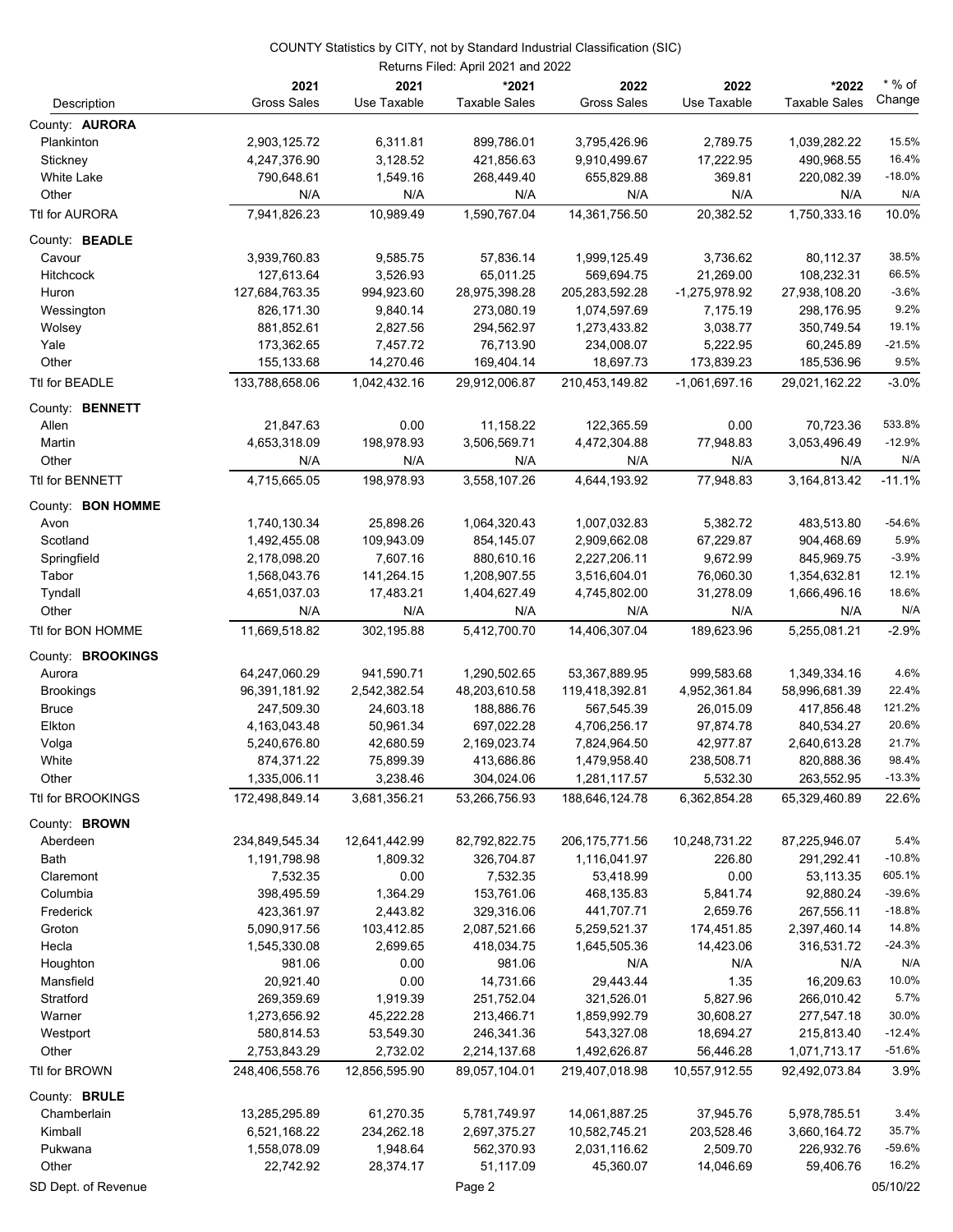|                         |                            |                     | Returns Filed: April 2021 and 2022 |                            |                     |                               |                    |
|-------------------------|----------------------------|---------------------|------------------------------------|----------------------------|---------------------|-------------------------------|--------------------|
| Description             | 2021<br><b>Gross Sales</b> | 2021<br>Use Taxable | *2021<br><b>Taxable Sales</b>      | 2022<br><b>Gross Sales</b> | 2022<br>Use Taxable | *2022<br><b>Taxable Sales</b> | $*$ % of<br>Change |
| Ttl for BRULE           | 21,387,285.11              | 325,855.33          | 9,092,613.26                       | 26,721,109.16              | 258,030.61          | 9,925,289.75                  | 9.2%               |
| County: BUFFALO         |                            |                     |                                    |                            |                     |                               |                    |
| Fort Thompson           | 1,079,166.33               | 224.75              | 846,693.92                         | 637,450.83                 | 226.75              | 365,445.81                    | $-56.8%$           |
| <b>Gann Valley</b>      | 1,626.24                   | 0.00                | 791.35                             | 1,755.00                   | 0.00                | 1,389.11                      | 75.5%              |
| Other                   | N/A                        | N/A                 | N/A                                | N/A                        | N/A                 | N/A                           | N/A                |
| Ttl for BUFFALO         | 1,080,792.57               | 224.75              | 847,485.27                         | 639,205.83                 | 226.75              | 366,834.92                    | $-56.7%$           |
| County: BUTTE           |                            |                     |                                    |                            |                     |                               |                    |
| <b>Belle Fourche</b>    | 35, 151, 836. 94           | 222,319.51          | 13,674,980.08                      | 41,682,384.07              | 354,568.47          | 15,352,259.39                 | 12.3%              |
| Newell                  | 2,560,534.68               | 42,705.03           | 1,951,938.39                       | 2,832,707.21               | 29,066.03           | 2,073,916.18                  | 6.2%               |
| Nisland                 | 190,015.00                 | 2,892.18            | 76,685.47                          | 193,477.95                 | 217.58              | 137,074.89                    | 78.7%              |
| Vale                    | 2,066,726.95               | 1,032.50            | 227,269.50                         | 823,149.11                 | 0.00                | 480,733.25                    | 111.5%             |
| Other                   | N/A                        | N/A                 | N/A                                | 543,893.68                 | 0.00                | 71,776.03                     | N/A                |
| Ttl for BUTTE           | 40,206,934.51              | 268,949.22          | 16,016,033.91                      | 46,075,612.02              | 383,852.08          | 18,115,759.74                 | 13.1%              |
| County: <b>CAMPBELL</b> |                            |                     |                                    |                            |                     |                               |                    |
| Herreid                 | 4,554,681.78               | 54,841.82           | 2,914,940.63                       | 3,454,870.95               | 4,229.01            | 907,470.51                    | $-68.9%$           |
| <b>Mound City</b>       | 683,887.10                 | 41,612.19           | 65,883.76                          | 1,224,795.65               | 37,741.69           | 76,270.33                     | 15.8%              |
| Pollock                 | 1,819,241.88               | 23,790.14           | 194,353.32                         | 1,881,897.32               | 38,333.61           | 313,446.14                    | 61.3%              |
| Other                   | 65,469.83                  | 0.00                | 2,014.00                           | 30,950.74                  | 84.20               | 376.20                        | $-81.3%$           |
| Ttl for CAMPBELL        | 7,123,280.58               | 120,244.14          | 3,177,191.71                       | 6,592,514.66               | 80,388.50           | 1,297,563.18                  | $-59.2%$           |
| County: CHARLES MIX     |                            |                     |                                    |                            |                     |                               |                    |
| Dante                   | 59,153.49                  | 127.79              | 49,926.33                          | 285,404.36                 | 1,771.62            | 83,967.20                     | 68.2%              |
| Geddes                  | 1,799,088.68               | 31.07               | 159,417.24                         | 1,811,340.79               | 1,493.35            | 170,210.96                    | 6.8%               |
| Lake Andes              | 2,392,600.48               | 111,367.76          | 1,430,563.03                       | 2,783,123.69               | 40,199.82           | 1,549,622.30                  | 8.3%               |
| Pickstown               | 508,951.36                 | 193.25              | 287,425.55                         | 531,201.04                 | 371.26              | 298,661.66                    | 3.9%               |
| Platte                  | 9,817,820.91               | 86,620.03           | 5,035,119.04                       | 10,911,956.36              | 576,557.39          | 5,190,249.81                  | 3.1%               |
| Wagner                  | 6,807,503.65               | 88,607.62           | 4,131,519.28                       | 8,791,734.66               | 244,170.60          | 4,977,562.94                  | 20.5%              |
| Other                   | 140,550.34                 | $-52.16$            | 112,287.82                         | 199,344.27                 | 1,200.00            | 179,745.01                    | 60.1%              |
| Ttl for CHARLES MIX     | 21,525,668.92              | 286,895.35          | 11,206,258.29                      | 25,314,105.17              | 865,764.05          | 12,450,019.88                 | 11.1%              |
| County: <b>CLARK</b>    |                            |                     |                                    |                            |                     |                               |                    |
| <b>Bradley</b>          | 212,731.66                 | 75.29               | 144,222.04                         | 243,250.87                 | 428.81              | 140,106.37                    | $-2.9%$            |
| Carpenter               | 404,393.41                 | 33,477.33           | 419,485.15                         | 349,207.46                 | 227,995.86          | 531,029.09                    | 26.6%              |
| Clark                   | 6,804,937.02               | 26,376.19           | 2,508,626.72                       | 8,000,259.39               | 31,460.55           | 2,629,904.28                  | 4.8%               |
| Garden City             | 1,376,587.08               | 0.00                | 64,550.07                          | 1,128,278.85               | 0.00                | 22,812.90                     | $-64.7%$           |
| Raymond                 | 8,633.51                   | 6,935.75            | 13,133.80                          | 35,134.95                  | 40,053.89           | 75,188.84                     | 472.5%             |
| Vienna                  | 48,063.81                  | 0.00                | 32,099.56                          | N/A                        | N/A                 | N/A                           | N/A                |
| <b>Willow Lake</b>      | 2,733,319.62               | 16,350.38           | 200,341.64                         | 4,358,487.37               | 11,416.76           | 392,361.94                    | 95.8%              |
| Other                   | 8,713.00                   | 0.00                | 8,713.00                           | 820,189.46                 | 3,063.04            | 220,694.56                    | 2432.9%            |
| Ttl for CLARK           | 11,597,379.11              | 83,214.95           | 3,391,171.98                       | 14,934,808.35              | 314,418.91          | 4,012,097.98                  | 18.3%              |
| County: CLAY            |                            |                     |                                    |                            |                     |                               |                    |
| Beresford               | 3,279.81                   | 0.00                | 3,279.81                           | 4,068.54                   | 0.00                | 4,068.54                      | 24.0%              |
| <b>Burbank</b>          | 127,225.22                 | 416.40              | 127,641.62                         | 129,755.19                 | 621.79              | 139,788.46                    | 9.5%               |
| Irene                   | 972,571.94                 | 2,592.71            | 360,938.36                         | 1,063,075.25               | 13,405.78           | 403,215.38                    | 11.7%              |
| Vermillion              | 37,403,827.38              | 632,128.92          | 16,389,243.29                      | 41,727,501.64              | 453,213.48          | 16,830,796.94                 | 2.7%               |
| Wakonda                 | 1,725,116.85               | 179,326.13          | 845,409.38                         | 2,906,217.53               | 175,346.70          | 1,303,118.07                  | 54.1%              |
| Other                   | 3,558,248.19               | 733.37              | 121,834.47                         | 49,237.59                  | 0.00                | 27,457.32                     | $-77.5%$           |
| Ttl for CLAY            | 43,790,269.38              | 815,197.53          | 17,848,346.93                      | 45,879,855.74              | 642,587.75          | 18,708,444.71                 | 4.8%               |
| County: CODINGTON       |                            |                     |                                    |                            |                     |                               |                    |
| Florence                | 207,605.78                 | 509.65              | 129,438.78                         | 300,445.80                 | 1,248.29            | 250,555.72                    | 93.6%              |
| Henry                   | 518,288.72                 | 1,205.56            | 252,658.82                         | 307,605.58                 | 1,123.85            | 174,650.66                    | $-30.9%$           |
| Kranzburg               | 154,577.89                 | 308.21              | 72,613.41                          | 37,270.50                  | 942.27              | 35,145.88                     | $-51.6%$           |
| South Shore             | 256,756.98                 | 556.10              | 71,634.93                          | 318,430.62                 | 2,217.99            | 69,677.27                     | $-2.7%$            |
| Wallace                 | 437,033.44                 | 326.30              | 19,242.84                          | 638,091.81                 | 2,628.78            | 23,618.79                     | 22.7%              |
| Watertown               | 203,595,043.68             | 2,670,832.58        | 71,175,544.41                      | 244,613,177.94             | 768,878.34          | 75,051,632.15                 | 5.4%               |
| Other                   | 3,056.13                   | 144.03              | 3,200.16                           | 9,931.26                   | 78.14               | 1,192.08                      | $-62.7%$           |
| Ttl for CODINGTON       | 205, 172, 362.62           | 2,673,882.44        | 71,724,333.35                      | 246,224,953.51             | 777,117.66          | 75,606,472.55                 | 5.4%               |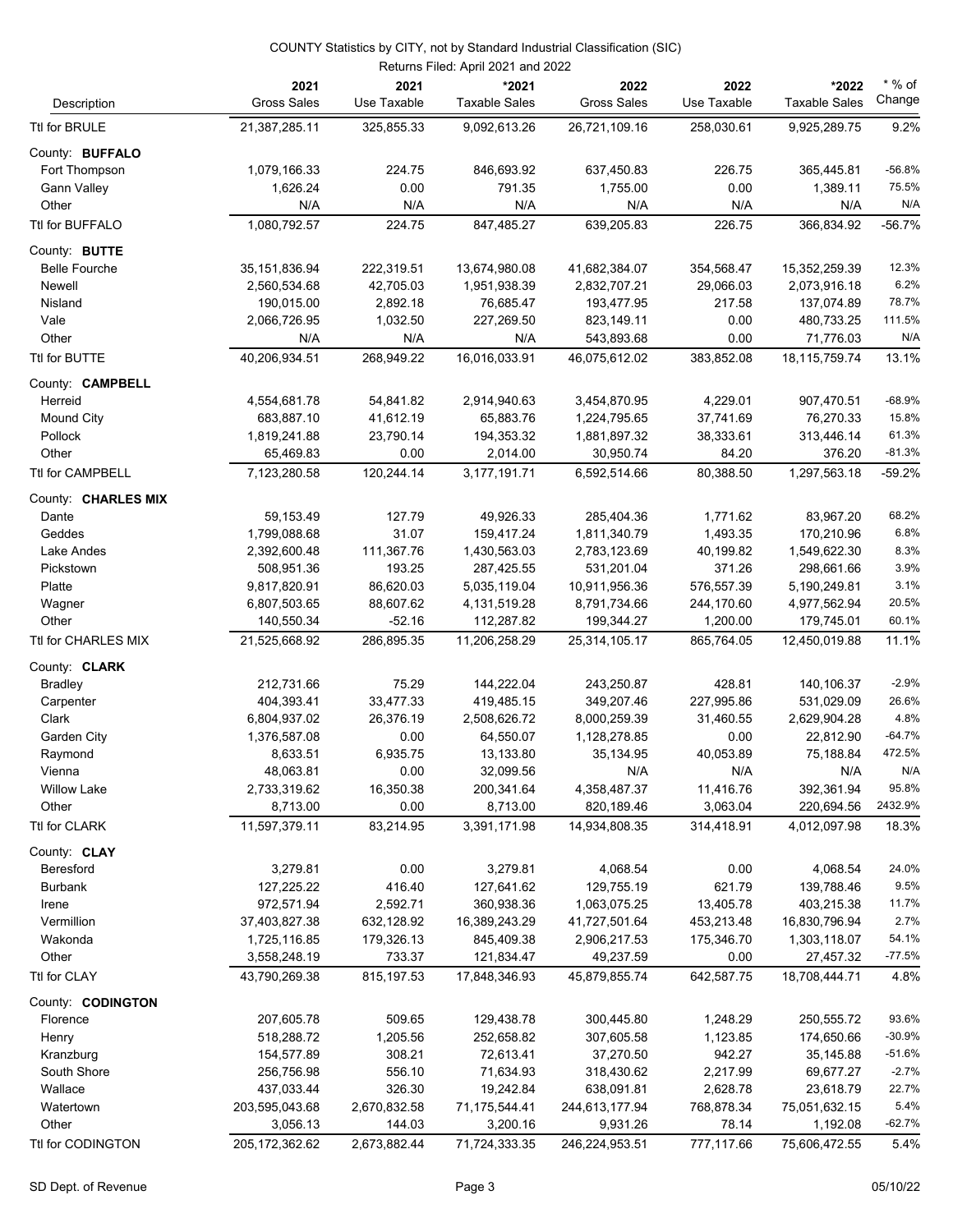| Returns Filed: April 2021 and 2022 |                    |              |                      |                    |              |                      |                   |  |
|------------------------------------|--------------------|--------------|----------------------|--------------------|--------------|----------------------|-------------------|--|
|                                    | 2021               | 2021         | *2021                | 2022               | 2022         | *2022                | $*$ % of          |  |
| Description                        | <b>Gross Sales</b> | Use Taxable  | <b>Taxable Sales</b> | <b>Gross Sales</b> | Use Taxable  | <b>Taxable Sales</b> | Change            |  |
| County: CORSON                     |                    |              |                      |                    |              |                      |                   |  |
| Mcintosh                           | 334,715.27         | 1,107.13     | 162,375.01           | 558,445.48         | 570.95       | 143,980.03           | $-11.3%$          |  |
| Mclaughlin                         | 7,126,319.91       | 26,744.03    | 1,229,684.13         | 8,956,189.86       | 18,473.10    | 1,121,208.76         | $-8.8%$           |  |
| Morristown                         | 15,136.38          | 541.53       | 15,388.64            | 53,998.90          | $-5,226.90$  | $-28,036.93$         | $-282.2%$         |  |
| Other                              | 441,962.02         | 9,662.69     | 246,027.51           | 675,177.50         | 5,121.01     | 384,475.38           | 56.3%             |  |
| Ttl for CORSON                     |                    |              |                      |                    | 18,938.16    |                      | $-1.9%$           |  |
|                                    | 7,918,133.57       | 38,055.38    | 1,653,475.29         | 10,243,811.74      |              | 1,621,627.24         |                   |  |
| County: CUSTER                     |                    |              |                      |                    |              |                      |                   |  |
| <b>Buffalo Gap</b>                 | 381,148.24         | 4,132.00     | 44,666.38            | 435,652.05         | 3,979.13     | 30,458.02            | $-31.8%$          |  |
| Custer                             | 12,429,400.75      | 134,772.49   | 7,251,624.80         | 13,761,065.49      | 192,842.15   | 7,530,590.47         | 3.8%              |  |
| Fairburn                           | 171,979.25         | 0.00         | 171,979.25           | 23,436.08          | 0.00         | 23,436.08            | $-86.4%$          |  |
| Hermosa                            | 2,113,878.21       | 5,259.90     | 984,642.94           | 3,026,402.03       | 10,416.25    | 1,149,245.16         | 16.7%             |  |
| Pringle                            | 90,032.93          | 167.35       | 66,900.23            | 135,045.95         | 1,017.46     | 102,755.49           | 53.6%             |  |
| Other                              | 83,842.77          | 0.00         | 81,149.81            | 127,148.00         | 12.50        | 113,846.22           | 40.3%             |  |
| Ttl for CUSTER                     | 15,270,282.14      | 144,331.74   | 8,600,963.41         | 17,508,749.60      | 208,267.49   | 8,950,331.44         | 4.1%              |  |
| County: DAVISON                    |                    |              |                      |                    |              |                      |                   |  |
| Ethan                              | 1,047,414.02       | 4,036.12     | 595,751.65           | 1,171,498.31       | 1,640.92     | 520,926.67           | $-12.6%$          |  |
| Mitchell                           | 149,841,493.06     | 1,262,033.95 | 48,056,784.11        | 164,476,986.66     | 2,237,181.94 | 52,652,453.53        | 9.6%              |  |
| Mount Vernon                       | 630,760.36         | 4,426.29     | 435,473.22           | 726,844.65         | 9,022.62     | 368,396.48           | $-15.4%$          |  |
| Other                              | 305,471.17         | 672.00       | 37,645.30            | 296,039.66         | 5,567.90     | 55,081.92            | 46.3%             |  |
| Ttl for DAVISON                    | 151,825,138.62     | 1,271,168.35 | 49,125,654.28        | 166,671,369.28     | 2,253,413.37 | 53,596,858.60        | 9.1%              |  |
|                                    |                    |              |                      |                    |              |                      |                   |  |
| County: DAY                        |                    |              |                      |                    |              |                      |                   |  |
| Andover                            | 33,999.41          | 84.59        | 24,871.06            | 47,601.64          | 338.23       | 31,690.26            | 27.4%             |  |
| <b>Bristol</b>                     | 1,320,011.10       | 6,517.16     | 182,958.82           | 515,014.20         | 3,397.45     | 299,611.54           | 63.8%<br>$-37.4%$ |  |
| Grenville                          | 122,253.28         | 125.35       | 69,175.89            | 64,041.21          | 665.32       | 43,272.24            | 53.4%             |  |
| Pierpont                           | 172,117.92         | 5,216.58     | 48,339.07            | 124,303.46         | 14,920.60    | 74,156.63            | 16.1%             |  |
| Roslyn                             | 468,922.72         | 2,659.93     | 132,878.07           | 280,079.81         | 6,010.91     | 154,330.93           | 3.0%              |  |
| Waubay<br>Webster                  | 1,102,982.95       | 7,402.40     | 515,257.10           | 1,262,514.99       | 5,403.25     | 530,889.75           | 10.6%             |  |
|                                    | 13,455,450.54      | 166,418.32   | 5,648,652.98         | 18,801,099.26      | 268,963.57   | 6,246,701.00         | N/A               |  |
| Other                              | N/A                | N/A          | N/A<br>6.622.132.99  | N/A                | N/A          | N/A                  |                   |  |
| Ttl for DAY                        | 16,675,737.93      | 188,424.34   |                      | 21,104,384.24      | 299,699.34   | 7,380,891.35         | 11.5%             |  |
| County: DEUEL                      |                    |              |                      |                    |              |                      |                   |  |
| Astoria                            | 52,769.30          | 835.89       | 28,370.34            | 63,069.58          | 5,924.28     | 45,258.43            | 59.5%             |  |
| <b>Brandt</b>                      | 55,166.17          | 171,338.02   | 210,131.33           | 116,220.45         | 2,940.35     | 105,953.79           | $-49.6%$          |  |
| Clear Lake                         | 10,064,013.16      | 159,813.20   | 3,372,732.45         | 10,069,084.28      | 311,325.91   | 3,898,614.72         | 15.6%             |  |
| Gary                               | 2,360,868.90       | 355,389.41   | 1,450,590.16         | 2,924,317.59       | 871,455.56   | 1,624,738.45         | 12.0%             |  |
| Goodwin                            | 36,929.16          | 239.00       | 35,307.91            | 33,037.35          | 47.00        | 27,895.11            | $-21.0%$          |  |
| Toronto                            | 924,831.21         | 80,359.54    | 421,697.75           | 1,310,971.34       | 13,313.15    | 395,063.81           | $-6.3%$           |  |
| Other                              | 7,883.78           | 0.00         | 6,809.43             | 6,087.72           | 0.00         | 6,087.72             | $-10.6%$          |  |
| Ttl for DEUEL                      | 13,502,461.68      | 767,975.06   | 5,525,639.37         | 14,522,788.31      | 1,205,006.25 | 6,103,612.03         | 10.5%             |  |
| County: DEWEY                      |                    |              |                      |                    |              |                      |                   |  |
| Eagle Butte                        | 3,907,670.19       | 8,867.29     | 2,382,913.30         | 3,997,195.81       | 12,416.58    | 2,339,644.29         | $-1.8%$           |  |
| Isabel                             | 2,464,630.89       | 29,538.07    | 738,594.32           | 3,140,094.41       | 5,600.39     | 548,951.06           | $-25.7%$          |  |
| Lantry                             | 58,905.05          | 0.00         | 36,333.09            | N/A                | N/A          | N/A                  | N/A               |  |
| <b>Timber Lake</b>                 | 1,005,017.51       | 2,137.90     | 573,136.92           | 1,277,761.82       | 4,349.80     | 721,922.12           | 26.0%             |  |
| Other                              | 152,651.81         | 0.00         | 111,789.17           | 239,037.28         | 12.00        | 125,562.83           | 12.3%             |  |
| Ttl for DEWEY                      | 7,588,875.46       | 40,543.26    | 3,842,766.80         | 8,654,089.32       | 22,378.76    | 3,736,080.30         | $-2.8%$           |  |
|                                    |                    |              |                      |                    |              |                      |                   |  |
| County: DOUGLAS                    |                    |              |                      |                    |              |                      |                   |  |
| Armour                             | 4,437,494.74       | 61,268.62    | 1,361,469.61         | 5,702,807.25       | 21,181.99    | 1,273,967.68         | $-6.4%$           |  |
| Corsica                            | 5,252,429.94       | 37,706.91    | 907,729.00           | 7,553,884.09       | 92,751.42    | 1,419,343.66         | 56.4%             |  |
| Delmont                            | 423,025.88         | 13,359.06    | 118,538.40           | 720,498.77         | 5,161.38     | 135,485.36           | 14.3%             |  |
| Harrison                           | N/A                | N/A          | N/A                  | 962.56             | 0.00         | 962.56               | N/A               |  |
| New Holland                        | 220,318.16         | 0.00         | 45,709.68            | 322,811.47         | 0.00         | 57,733.52            | 26.3%             |  |
| Other                              | 37,255.05          | 0.00         | 35,563.00            | N/A                | N/A          | N/A                  | N/A               |  |
| Ttl for DOUGLAS                    | 10,370,523.77      | 112,334.60   | 2,469,009.69         | 14,337,119.14      | 119,094.79   | 2,923,647.78         | 18.4%             |  |
| County: <b>EDMUNDS</b>             |                    |              |                      |                    |              |                      |                   |  |
| Bowdle                             | 4,296,248.95       | 14,320.46    | 569,050.96           | 5, 143, 722. 98    | 9,597.66     | 537,569.84           | $-5.5%$           |  |
|                                    |                    |              |                      |                    |              |                      |                   |  |

SD Dept. of Revenue **Page 4** 05/10/22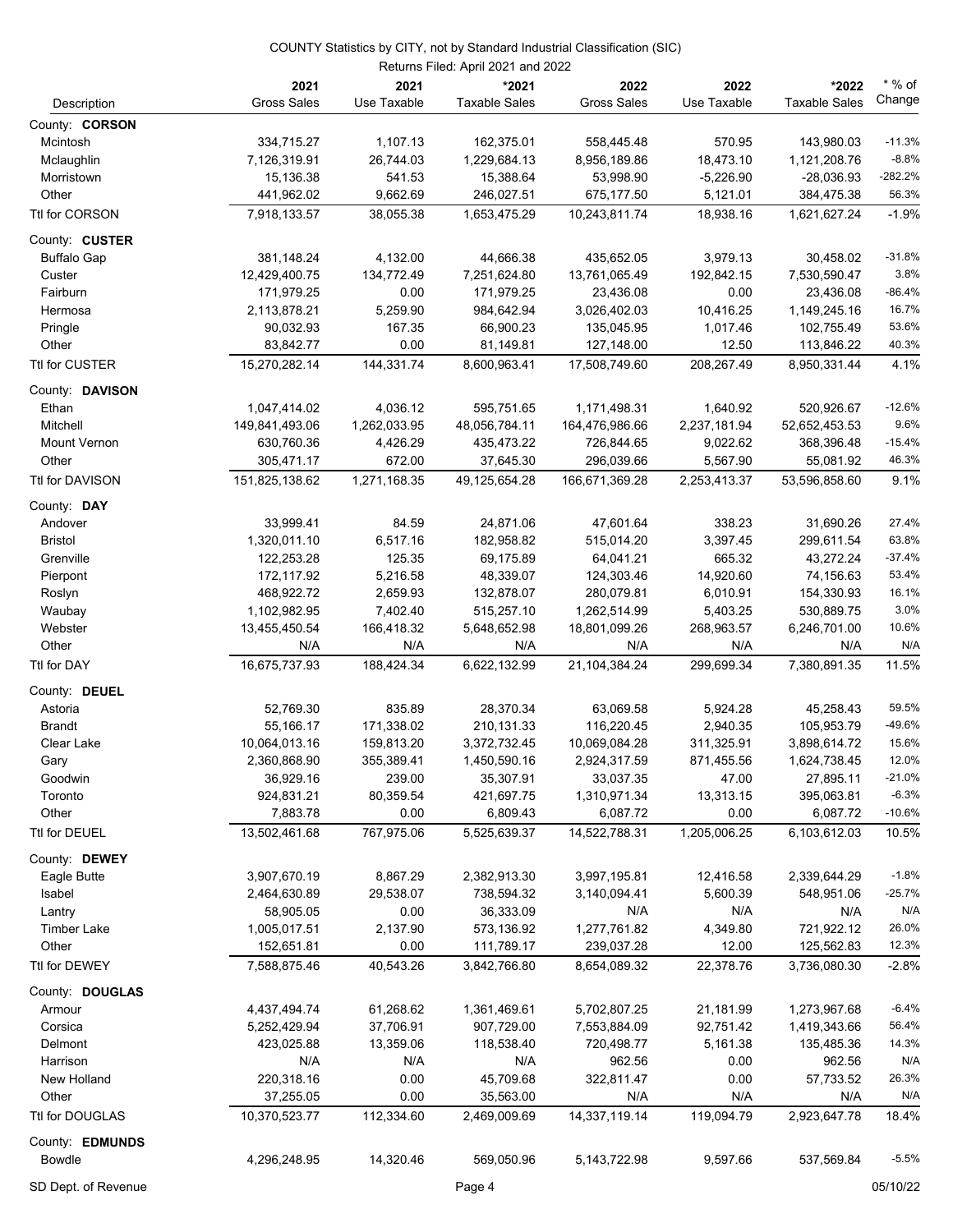#### Returns Filed: April 2021 and 2022 COUNTY Statistics by CITY, not by Standard Industrial Classification (SIC)

|                       | 2021<br><b>Gross Sales</b> | 2021<br>Use Taxable | *2021<br><b>Taxable Sales</b> | 2022<br><b>Gross Sales</b> | 2022<br>Use Taxable | *2022<br><b>Taxable Sales</b> | * % of<br>Change     |
|-----------------------|----------------------------|---------------------|-------------------------------|----------------------------|---------------------|-------------------------------|----------------------|
| Description           |                            |                     |                               |                            |                     |                               |                      |
| Hosmer                | 631,966.77                 | 2,515.97            | 303,091.58                    | 1,358,110.03               | 103,790.73          | 427,883.84                    | 41.2%                |
| Ipswich/Mina          | 25,486,888.41              | 193,100.45          | 3,301,855.83                  | 19,900,584.91              | 196,101.27          | 3,291,986.81                  | $-0.3%$              |
| Roscoe                | 3,536,575.93               | 5,454.91            | 863,732.97                    | 4,003,640.13               | 5,853.10            | 673,965.15                    | $-22.0%$<br>$-30.1%$ |
| Other                 | 116,125.14                 | 85,727.26           | 188,247.94                    | 75,373.17                  | 67,757.55           | 131,549.82                    |                      |
| Ttl for EDMUNDS       | 34,067,805.20              | 301,119.05          | 5,225,979.28                  | 30,481,431.23              | 383,100.32          | 5,062,955.46                  | $-3.1%$              |
| County: FALL RIVER    |                            |                     |                               |                            |                     |                               |                      |
| Edgemont              | 1,721,363.46               | 5,560.79            | 899,613.83                    | 1,962,414.24               | 3,330.15            | 1,060,538.88                  | 17.9%                |
| <b>Hot Springs</b>    | 8,758,209.89               | 167,991.54          | 5,286,735.75                  | 11,241,627.44              | 123,946.93          | 6,457,879.68                  | 22.2%                |
| Oelrichs              | 162,557.06                 | 555.68              | 144,272.81                    | 189,137.66                 | 98.47               | 172,556.88                    | 19.6%                |
| Oral                  | 4,479.34                   | 0.00                | 1,859.34                      | 9,357.93                   | 0.00                | 2,982.93                      | 60.4%                |
| Smithwick             | 18,534.07                  | 0.00                | 15,936.57                     | N/A                        | N/A                 | N/A                           | N/A                  |
| Other                 | 9,982.00                   | 0.00                | 9,982.00                      | 11,884.70                  | 0.00                | 11,884.70                     | 19.1%                |
| Ttl for FALL RIVER    | 10,675,125.83              | 174,108.01          | 6,358,400.30                  | 13,414,421.97              | 127,375.55          | 7,705,843.07                  | 21.2%                |
| County: FAULK         |                            |                     |                               |                            |                     |                               |                      |
| Chelsea               | 150,205.16                 | 10,672.72           | 111,267.80                    | 394,272.34                 | 9,661.88            | 85,414.58                     | $-23.2%$             |
| Cresbard              | 369,991.56                 | 16.25               | 33,900.96                     | 453,013.01                 | 13.60               | 36,101.55                     | 6.5%                 |
| Faulkton              | 3,541,386.33               | 70,746.47           | 1,501,898.26                  | 3,845,555.71               | 231,410.58          | 1,669,052.84                  | 11.1%                |
| Onaka                 | 50,946.93                  | 0.00                | 10,230.93                     | 1,200.00                   | 0.00                | 1,200.00                      | $-88.3%$             |
| Orient                | 299,518.65                 | 1,110.69            | 74,993.97                     | 303,958.26                 | 1,523.28            | 77,418.29                     | 3.2%                 |
| Seneca                | 401,033.40                 | 823.75              | 317,470.57                    | 82,613.33                  | 206.25              | 20,079.83                     | $-93.7%$             |
| Other                 | N/A                        | N/A                 | N/A                           | N/A                        | N/A                 | N/A                           | N/A                  |
| Ttl for FAULK         | 4,814,759.87               | 83,369.88           | 2,051,440.33                  | 5,087,386.65               | 242,815.58          | 1,896,041.09                  | $-7.6%$              |
| County: <b>GRANT</b>  |                            |                     |                               |                            |                     |                               |                      |
| <b>Big Stone City</b> | 1,261,441.23               | 211,696.49          | 832,519.86                    | 16,792,277.52              | 136,534.05          | 962,439.28                    | 15.6%                |
| Labolt                | 5,326.54                   | $-22.84$            | 5,035.12                      | 55,401.83                  | 171.02              | 27,649.86                     | 449.1%               |
| Marvin                | 69,498.06                  | 0.00                | 69,429.09                     | 107,322.51                 | 0.00                | 107,322.51                    | 54.6%                |
| Milbank               | 68,269,671.47              | 648,136.63          | 10,761,527.23                 | 85,857,240.29              | 1,945,929.09        | 13,530,654.09                 | 25.7%                |
| Revillo               | 647,782.90                 | 2,262.48            | 28,581.71                     | 430,604.11                 | $-4,380.82$         | 87,616.97                     | 206.5%               |
| Stockholm             | 114,836.76                 | 7,262.25            | 113,847.01                    | 30,263.04                  | 12,875.00           | 32,643.84                     | $-71.3%$             |
| Strandburg            | 16,066.00                  | 0.00                | 16,066.00                     | 19,043.00                  | 0.00                | 19,043.00                     | 18.5%                |
| <b>Twin Brooks</b>    | 9,283,912.22               | 13,573.68           | 72,294.75                     | 3,864,013.67               | 5,243.20            | 42,817.68                     | $-40.8%$             |
| Other                 | 284, 151. 33               | 282.60              | 72,004.40                     | 27,074.65                  | 45,530.95           | 61,654.22                     | $-14.4%$             |
| Ttl for GRANT         | 79,952,686.50              | 883,191.29          | 11,971,305.17                 | 107,183,240.62             | 2,141,902.48        | 14,871,841.45                 | 24.2%                |
| County: GREGORY       |                            |                     |                               |                            |                     |                               |                      |
| <b>Bonesteel</b>      | 632,167.61                 | 218.39              | 435,079.57                    | 930,996.29                 | 604.70              | 604,229.69                    | 38.9%                |
| Burke                 | 2,111,505.57               | 3,360.03            | 1,009,902.80                  | 2,316,741.34               | 6,863.24            | 930,667.07                    | $-7.8%$              |
| Dallas                | 102,679.10                 | 23.98               | 100,574.51                    | 174,095.24                 | 1,079.76            | 170,027.14                    | 69.1%                |
| Fairfax               | 624,871.17                 | 21,395.58           | 430,773.42                    | 927,585.74                 | 4,177.48            | 400,906.46                    | $-6.9%$              |
| Gregory               | 9,063,881.64               | 234,825.91          | 3,398,924.41                  | 10,372,395.13              | 239,054.75          | 3,783,810.72                  | 11.3%                |
| Herrick               | 27,394.48                  | 37.10               | 8,276.87                      | 109,221.26                 | 52.95               | 17,525.39                     | 111.7%               |
| Other                 | N/A                        | N/A                 | N/A                           | N/A                        | N/A                 | N/A                           | N/A                  |
| Ttl for GREGORY       | 12,565,088.00              | 259,860.99          | 5,386,120.01                  | 14,831,902.00              | 251,832.89          | 5,908,033.47                  | 9.7%                 |
| County: HAAKON        |                            |                     |                               |                            |                     |                               |                      |
| Midland               | 2,064,214.05               | 2,543.76            | 281,183.56                    | 1,910,765.64               | 6,212.27            | 351,229.36                    | 24.9%                |
| Milesville            | 80,944.71                  | 8,820.03            | 78,806.68                     | 169,754.92                 | 2,552.79            | 153,356.14                    | 94.6%                |
| Philip                | 8,872,415.60               | 65,867.71           | 2,810,429.11                  | 9,382,386.47               | 65,730.50           | 2,964,959.34                  | 5.5%                 |
| Other                 | N/A                        | N/A                 | N/A                           | N/A                        | N/A                 | N/A                           | N/A                  |
| Ttl for HAAKON        | 11,035,826.66              | 77,231.49           | 3,181,681.90                  | 11,478,106.73              | 74,495.56           | 3,474,143.41                  | 9.2%                 |
| County: HAMLIN        |                            |                     |                               |                            |                     |                               |                      |
| <b>Bryant</b>         | 1,514,858.57               | 19,005.20           | 874,702.27                    | 3,421,623.89               | 31,791.33           | 1,088,126.45                  | 24.4%                |
| Castlewood            | 2,253,786.63               | 86,678.48           | 871,399.02                    | 3,561,632.38               | 93,372.18           | 1,139,730.64                  | 30.8%                |
| Estelline             | 1,611,621.75               | 41,393.44           | 603,353.33                    | 1,843,147.84               | 22,961.08           | 603,338.75                    | 0.0%                 |
| Hayti                 | 1,784,511.16               | 6,474.97            | 397,014.22                    | 1,689,986.27               | 52,937.33           | 698,929.17                    | 76.0%                |
| Hazel                 | 247,717.77                 | 58,877.63           | 129,533.65                    | 298,187.48                 | 9,618.23            | 165,019.01                    | 27.4%                |
| Lake Norden           | 7,850,457.65               | 616,879.64          | 2,065,607.85                  | 10,338,094.01              | 632,861.95          | 2,744,348.56                  | 32.9%                |
| Other                 | 770,773.82                 | 200.00              | 205,180.91                    | 746,324.39                 | 150.00              | 183,565.47                    | $-10.5%$             |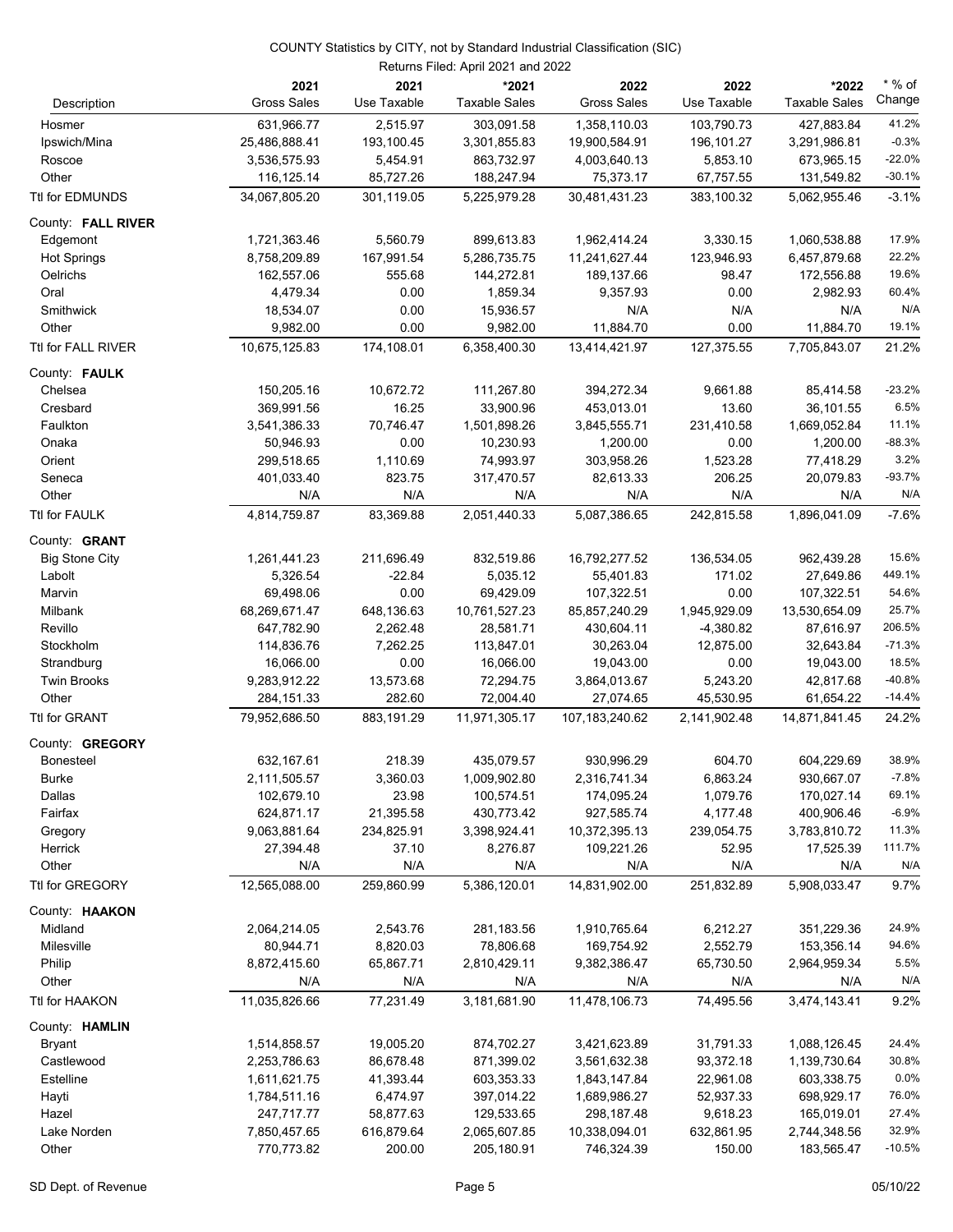|                           |                            |                     | Returns Filed: April 2021 and 2022 |                            |                     |                               |                    |
|---------------------------|----------------------------|---------------------|------------------------------------|----------------------------|---------------------|-------------------------------|--------------------|
| Description               | 2021<br><b>Gross Sales</b> | 2021<br>Use Taxable | *2021<br><b>Taxable Sales</b>      | 2022<br><b>Gross Sales</b> | 2022<br>Use Taxable | *2022<br><b>Taxable Sales</b> | $*$ % of<br>Change |
| Ttl for HAMLIN            | 16,033,727.35              | 829,509.36          | 5,146,791.25                       | 21,898,996.25              | 843,692.11          | 6,623,058.05                  | 28.7%              |
| County: HAND              |                            |                     |                                    |                            |                     |                               |                    |
| Miller                    | 8,630,795.87               | 87,057.11           | 3, 167, 291.82                     | 10,491,021.17              | 209,785.68          | 3,817,262.00                  | 20.5%              |
| Ree Heights               | 311,443.55                 | 877.47              | 200,126.88                         | 376,682.28                 | 1,808.39            | 99,019.67                     | $-50.5%$           |
| Saint Lawrence            | 407,689.34                 | 1,955.87            | 250,713.47                         | 397,847.71                 | 4,453.62            | 221,587.87                    | $-11.6%$           |
| Other                     | 159,630.74                 | 200.00              | 95,950.63                          | 81,425.62                  | 494.00              | 73,876.62                     | $-23.0%$           |
| Ttl for HAND              | 9,509,559.50               | 90.090.45           | 3,714,082.80                       | 11,346,976.79              | 216,541.69          | 4,211,746.16                  | 13.4%              |
| County: HANSON            |                            |                     |                                    |                            |                     |                               |                    |
| Alexandria                | 1,884,411.11               | 47,697.28           | 580,284.06                         | 2,982,735.95               | 111,868.60          | 774,778.18                    | 33.5%              |
| Emery                     | 531,177.10                 | 920.25              | 261,386.82                         | 596,720.46                 | 4,204.16            | 301,890.63                    | 15.5%              |
| Fulton                    | 33,129.69                  | 0.00                | 25,929.20                          | 56,542.37                  | 0.00                | 44,973.53                     | 73.4%              |
| Other                     | 195,064.04                 | 0.00                | 13,111.70                          | 287,212.90                 | 8.00                | 67,505.53                     | 414.8%             |
| Ttl for HANSON            | 2,643,781.94               | 48,617.53           | 880,711.78                         | 3,923,211.68               | 116,080.76          | 1,189,147.87                  | 35.0%              |
| County: HARDING           |                            |                     |                                    |                            |                     |                               |                    |
| <b>Buffalo</b>            | 1,970,163.97               | 2,420.93            | 925,907.92                         | 2,731,260.88               | 2,345.96            | 1,195,121.05                  | 29.1%              |
| Camp Crook                | 108,068.67                 | 89.61               | 103,610.38                         | 49,640.64                  | 370.63              | 48,130.74                     | $-53.5%$           |
| Ludlow                    | 60,288.28                  | 0.00                | 57,096.66                          | 47,998.46                  | 0.00                | 21,500.30                     | $-62.3%$           |
| Reva                      | N/A                        | N/A                 | N/A                                | 132,776.12                 | 600.00              | 52,701.97                     | N/A                |
| Other                     | 115,887.51                 | 800.00              | 36,223.11                          | N/A                        | N/A                 | N/A                           | N/A                |
| Ttl for HARDING           | 2,254,408.42               | 3,310.54            | 1,122,838.07                       | 2,966,708.56               | 3,316.60            | 1,322,372.57                  | 17.8%              |
| County: HUGHES            |                            |                     |                                    |                            |                     |                               |                    |
| <b>Blunt</b>              | 1,430,980.16               | 31,283.56           | 1,181,646.20                       | 1,703,103.43               | 6,806.43            | 1,116,464.60                  | $-5.5%$            |
| Harrold                   | 2,338,990.29               | 603.57              | 222,391.77                         | 1,606,963.43               | 1,606.66            | 202,303.32                    | $-9.0%$            |
| Pierre                    | 66,118,226.24              | 664,876.99          | 37,843,106.98                      | 61,985,004.78              | 873,704.49          | 38,350,980.57                 | 1.3%               |
| Other                     | 124,907.96                 | 0.00                | 122,973.59                         | 650,795.70                 | 305.44              | 149,875.51                    | 21.9%              |
| Ttl for HUGHES            | 70,013,104.65              | 696,764.12          | 39,370,118.54                      | 65,945,867.35              | 882,423.02          | 39,819,624.00                 | 1.1%               |
| County: HUTCHINSON        |                            |                     |                                    |                            |                     |                               |                    |
| <b>Dimock</b>             | 1,557,102.38               | 907.85              | 213,073.27                         | 3,018,455.69               | 8,532.69            | 517,491.91                    | 142.9%             |
| Freeman                   | 12,350,740.96              | 110,283.15          | 3,899,011.65                       | 13,521,021.94              | 110,815.30          | 3,995,327.78                  | 2.5%               |
| Menno                     | 2,060,216.71               | 16,145.97           | 980,405.76                         | 1,775,321.55               | 15,644.60           | 751,657.20                    | $-23.3%$           |
| Olivet                    | 738,532.23                 | 658.26              | 144,052.77                         | 779,840.79                 | 100,778.73          | 387,373.50                    | 168.9%             |
| Parkston                  | 7,092,573.52               | 12,521.29           | 2,544,893.02                       | 8,842,000.40               | 47,634.66           | 2,782,776.48                  | 9.3%               |
| Tripp                     | 654,875.09                 | 1,889.26            | 354,667.50                         | 708,602.90                 | 1,302.70            | 416,732.86                    | 17.5%              |
| Other                     | 2,682,666.65               | 32,489.94           | 1,495,430.79                       | 3,245,001.18               | 59,319.71           | 535,302.63                    | $-64.2%$           |
| Ttl for HUTCHINSON        | 27,136,707.53              | 174,895.71          | 9,631,534.76                       | 31,890,244.44              | 344,028.39          | 9,386,662.36                  | $-2.5%$            |
| County: HYDE              |                            |                     |                                    |                            |                     |                               |                    |
| Highmore                  | 4,673,065.40               | 159,308.70          | 2,186,780.95                       | 5,566,573.52               | 166,876.19          | 2,366,038.32                  | 8.2%               |
| Other                     | N/A                        | N/A                 | N/A                                | 329,957.19                 | 235,388.27          | 335,102.19                    | N/A                |
| Ttl for HYDE              | 5,652,930.08               | 159,308.70          | 2,299,881.48                       | 5,896,530.71               | 402,264.46          | 2,701,140.51                  | 17.4%              |
| County: JACKSON           |                            |                     |                                    |                            |                     |                               |                    |
| Belvidere                 | 5,693.60                   | 738.65              | 6,120.26                           | 65,712.67                  | 486.24              | 9,593.08                      | 56.7%              |
| Interior                  | 243,843.62                 | 352.23              | 164,599.52                         | 338,563.65                 | 5,025.75            | 200,114.97                    | 21.6%              |
| Kadoka                    | 2,944,017.80               | 2,204.88            | 1,013,577.12                       | 3,366,694.77               | 2,330.23            | 1,052,811.61                  | 3.9%               |
| Other                     | 1,073,452.72               | 619.55              | 702,967.36                         | 789,839.80                 | 0.00                | 572,665.78                    | $-18.5%$           |
| Ttl for JACKSON           | 4,267,007.74               | 3,915.31            | 1,887,264.26                       | 4,560,810.89               | 7,842.22            | 1,835,185.44                  | $-2.8%$            |
| County: JERAULD           |                            |                     |                                    |                            |                     |                               |                    |
| Alpena                    | 4,300,601.18               | 203,080.16          | 667,307.48                         | 5,042,785.45               | 1,481,000.25        | 2,156,472.04                  | 223.2%             |
| Lane                      | N/A                        | N/A                 | N/A                                | 6,645.52                   | 118.27              | 3,147.96                      | N/A                |
| <b>Wessington Springs</b> | 3,569,906.97               | 108,409.38          | 1,662,192.74                       | 4,273,675.48               | 52,700.90           | 1,537,609.55                  | $-7.5%$            |
| Other                     | 20,769.97                  | 2,808.94            | 16,620.91                          | 30,326.82                  | 5,825.00            | 36,151.82                     | 117.5%             |
| Ttl for JERAULD           | 7,891,278.12               | 314,298.48          | 2,346,121.13                       | 9,353,433.27               | 1,539,644.43        | 3,733,381.37                  | 59.1%              |
| County: JONES             |                            |                     |                                    |                            |                     |                               |                    |
| Draper                    | 111,587.09                 | 132.66              | 96,580.45                          | 36,532.00                  | 209.12              | 33,091.30                     | -65.7%             |
| Murdo                     | 6,402,462.89               | 43,754.46           | 2,392,188.93                       | 7,145,661.84               | 254,297.67          | 2,632,424.09                  | 10.0%              |
| Other                     | N/A                        | N/A                 | N/A                                | N/A                        | N/A                 | N/A                           | N/A                |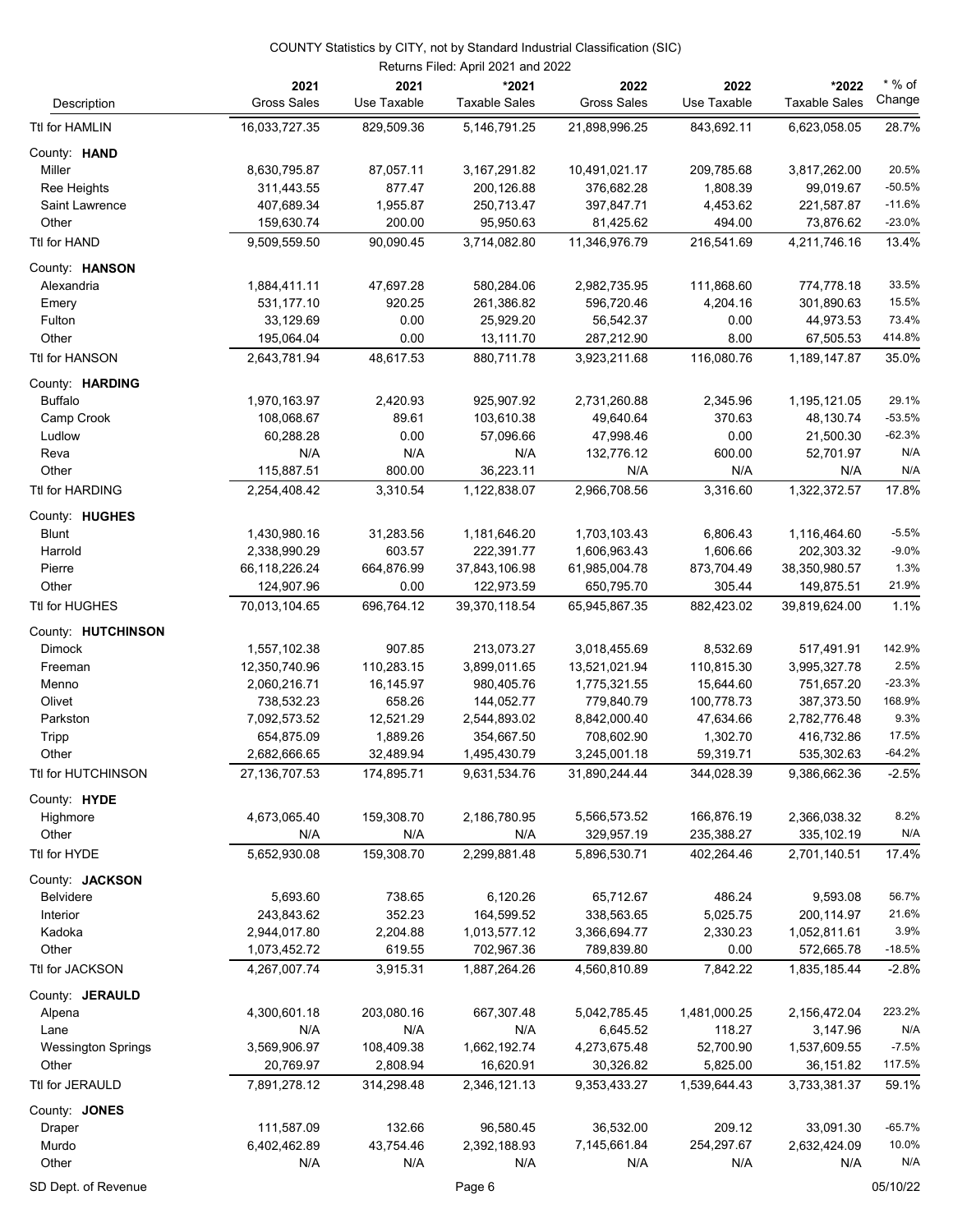|                         |                            |                     | Returns Filed: April 2021 and 2022 |                            |                     |                               |                    |
|-------------------------|----------------------------|---------------------|------------------------------------|----------------------------|---------------------|-------------------------------|--------------------|
| Description             | 2021<br><b>Gross Sales</b> | 2021<br>Use Taxable | *2021<br><b>Taxable Sales</b>      | 2022<br><b>Gross Sales</b> | 2022<br>Use Taxable | *2022<br><b>Taxable Sales</b> | $*$ % of<br>Change |
| Ttl for JONES           | 6,519,755.20               | 43,887.12           | 2,488,815.38                       | 7,185,342.34               | 254,506.79          | 2,666,416.89                  | 7.1%               |
| County: KINGSBURY       |                            |                     |                                    |                            |                     |                               |                    |
| Arlington               | 1,726,861.18               | 13,842.98           | 885,786.09                         | 2,672,825.24               | 134,254.22          | 1,088,615.55                  | 22.9%              |
| Badger                  | 288,184.84                 | 491.78              | 99,822.57                          | 469,212.47                 | 1,676.55            | 209,663.02                    | 110.0%             |
| Desmet                  | 9,957,614.96               | 45,559.94           | 1,638,386.97                       | 12,813,077.78              | 183,834.61          | 2,398,070.96                  | 46.4%              |
| Erwin                   | 13,184.29                  | 21.50               | 9,261.87                           | 15,588.45                  | 35.34               | 12,496.86                     | 34.9%              |
| Iroquois                | 1,903,862.31               | 189,206.16          | 754,015.39                         | 4,452,318.70               | 10,240.76           | 1,291,547.98                  | 71.3%              |
| Lake Preston            | 709,516.33                 | 12,762.14           | 365,493.98                         | 1,026,084.92               | 15,934.12           | 470,268.87                    | 28.7%              |
| Oldham                  | 115,058.24                 | 40.60               | 70,193.06                          | 166,301.79                 | 154.01              | 44,980.76                     | $-35.9%$           |
| Ttl for KINGSBURY       | 14,714,282.15              | 261,925.09          | 3,822,959.93                       | 21,615,409.35              | 346,129.62          | 5,515,644.00                  | 44.3%              |
|                         |                            |                     |                                    |                            |                     |                               |                    |
| County: LAKE<br>Chester | 439,163.28                 | 286.46              | 315,081.12                         | 595,992.12                 | 2,862.56            | 307,193.60                    | $-2.5%$            |
| Madison                 | 80,939,140.91              | 1,663,368.09        | 16,227,665.33                      | 70,421,193.67              | 2,146,236.65        | 19,314,418.64                 | 19.0%              |
| Nunda                   | 67,126.70                  | 0.00                | 24,752.06                          | 39,505.07                  | 0.00                | 29,414.69                     | 18.8%              |
| Ramona                  | 35,607.36                  |                     | 38,295.30                          | 1,810,423.26               | 19,198.54           | 62,753.55                     | 63.9%              |
| Rutland                 | 33,873.87                  | 5,469.40<br>145.78  | 34,019.65                          | 27,271.57                  | 107.47              | 26,301.58                     | $-22.7%$           |
| Wentworth               | 19,957,777.95              | 789,320.20          | 1,569,801.40                       | 26,367,071.68              | 221,965.04          | 989,744.03                    | $-37.0%$           |
| Winfred                 | 802,716.20                 | 10,005.06           | 47,931.27                          | 593,085.10                 | 59,226.22           | 101,761.28                    | 112.3%             |
|                         | N/A                        |                     |                                    |                            | N/A                 |                               | N/A                |
| Other<br>Ttl for LAKE   | 102,279,806.27             | N/A<br>2,468,594.99 | N/A<br>18,261,946.13               | N/A<br>99,987,986.61       | 2,462,766.77        | N/A<br>20,876,823.61          | 14.3%              |
|                         |                            |                     |                                    |                            |                     |                               |                    |
| County: LAWRENCE        |                            |                     |                                    |                            |                     |                               |                    |
| Deadwood                | 29,054,455.11              | 401,649.98          | 9,812,955.15                       | 27,166,266.15              | 251,200.78          | 9,640,264.78                  | $-1.8%$            |
| Lead/Central City       | 8,509,953.15               | 486,863.87          | 6,074,962.25                       | 7,870,000.76               | 747,910.79          | 5,608,802.90                  | $-7.7%$            |
| Nemo                    | 157,922.77                 | 0.00                | 85,874.91                          | 48,036.91                  | 0.00                | 33,116.61                     | $-61.4%$           |
| Saint Onge              | 144,489.42                 | 3,734.84            | 114,763.42                         | 268,644.11                 | 721.60              | 151,648.51                    | 32.1%              |
| Spearfish               | 87,212,662.61              | 565,089.78          | 35, 375, 138.58                    | 89,681,929.23              | 494,100.45          | 36,938,268.93                 | 4.4%               |
| Whitewood               | 5,479,962.89               | 24,676.24           | 1,488,870.78                       | 4,071,715.49               | 21,385.85           | 1,558,436.40                  | 4.7%               |
| Other                   | 653,822.79                 | 8,100.00            | 479,423.01                         | 870,245.96                 | 0.00                | 597,752.29                    | 24.7%              |
| <b>Ttl for LAWRENCE</b> | 131,213,268.75             | 1,490,114.70        | 53,431,988.10                      | 129,976,838.62             | 1,515,319.48        | 54,528,290.42                 | 2.1%               |
| County: LINCOLN         |                            |                     |                                    |                            |                     |                               |                    |
| Beresford               | 5,300,184.04               | 33,430.16           | 1,148,535.38                       | 5,254,452.85               | 834,545.60          | 2,202,148.57                  | 91.7%              |
| Canton                  | 13,405,702.07              | 150,392.96          | 3,670,567.46                       | 17,150,287.61              | 169,753.74          | 3,726,829.52                  | 1.5%               |
| Fairview                | 23,116.01                  | 15.26               | 22,421.39                          | 3,891.58                   | 23.82               | 3,748.35                      | $-83.3%$           |
| Harrisburg              | 30,469,778.51              | 278,275.71          | 8,641,529.26                       | 33,701,928.66              | 562,555.12          | 10,186,855.27                 | 17.9%              |
| Hudson                  | 16,752,573.45              | 248,644.28          | 710,233.56                         | 28,890,816.47              | 261,355.79          | 741,788.34                    | 4.4%               |
| Lennox                  | 9,781,333.30               | 55,683.73           | 2,817,665.56                       | 11,295,759.88              | 49,312.90           | 3,637,374.25                  | 29.1%              |
| <b>Sioux Falls</b>      | 54,488,427.83              | 1,946,340.17        | 16,924,904.60                      | 63,549,778.23              | 861,737.72          | 13,533,869.23                 | $-20.0%$           |
| Tea                     | 32,344,375.69              | $-326, 151.47$      | 9,649,541.15                       | 42,550,899.53              | 474,620.77          | 11,888,626.78                 | 23.2%              |
| Worthing                | 7,424,572.45               | 16,917.00           | 1,237,254.69                       | 5,432,289.04               | 36,135.68           | 1,633,895.92                  | 32.1%              |
| Other                   | 2,025,353.09               | 3,222.98            | 1,680,034.25                       | 2,823,138.55               | 549.39              | 2,330,314.64                  | 38.7%              |
| Ttl for LINCOLN         | 172,015,416.44             | 2,406,770.78        | 46,502,687.30                      | 210,653,242.39             | 3,250,590.54        | 49,885,450.87                 | 7.3%               |
| County: LYMAN           |                            |                     |                                    |                            |                     |                               |                    |
| Kennebec                | 2,601,159.85               | 58,037.58           | 345,313.63                         | 3,410,908.55               | 95,181.65           | 439,925.94                    | 27.4%              |
| Oacoma                  | 3,183,143.03               | 5,497.27            | 1,251,451.80                       | 3,716,518.15               | 4,706.32            | 1,459,354.00                  | 16.6%              |
| Presho                  | 947,587.68                 | 2,838.59            | 463,627.78                         | 1,683,839.42               | 1,881.20            | 605,642.87                    | 30.6%              |
| Reliance                | 376,139.22                 | 232.82              | 139,095.64                         | 1,443,848.56               | 2,868.97            | 348,738.31                    | 150.7%             |
| Vivian                  | 2,073,021.12               | 3,571.33            | 258,261.69                         | 3,751,947.96               | 13,035.76           | 385,682.71                    | 49.3%              |
| Other                   | 76,207.61                  | 0.00                | 76,207.61                          | 47,370.09                  | 0.00                | 47,370.09                     | $-37.8%$           |
| Ttl for LYMAN           | 9,257,258.50               | 70,177.60           | 2,533,958.15                       | 14,054,432.74              | 117,673.90          | 3,286,713.92                  | 29.7%              |
| County: MARSHALL        |                            |                     |                                    |                            |                     |                               |                    |
| <b>Britton</b>          | 8,164,854.66               | 109,439.34          | 3,214,734.62                       | 10,489,339.29              | 264,179.99          | 3,569,861.47                  | 11.0%              |
| Eden                    | 193,122.01                 | 311.29              | 141,029.39                         | 468,025.73                 | 1,056.07            | 196,573.49                    | 39.4%              |
| Lake City               | 84,739.34                  | 66.26               | 113,207.54                         | 43,327.80                  | 115.16              | 32,191.46                     | $-71.6%$           |
| Langford                | 3,245,047.83               | 7,362.83            | 752,019.67                         | 1,587,706.87               | 2,448.34            | 593,931.46                    | $-21.0%$           |
| Veblen                  | 327,877.10                 | 71,607.79           | 295,535.93                         | 909,727.40                 | 99,383.70           | 332,618.80                    | 12.5%              |
| Other                   | 56,367.51                  | 10.00               | 56,377.51                          | 50,869.67                  | 0.00                | 47,509.05                     | $-15.7%$           |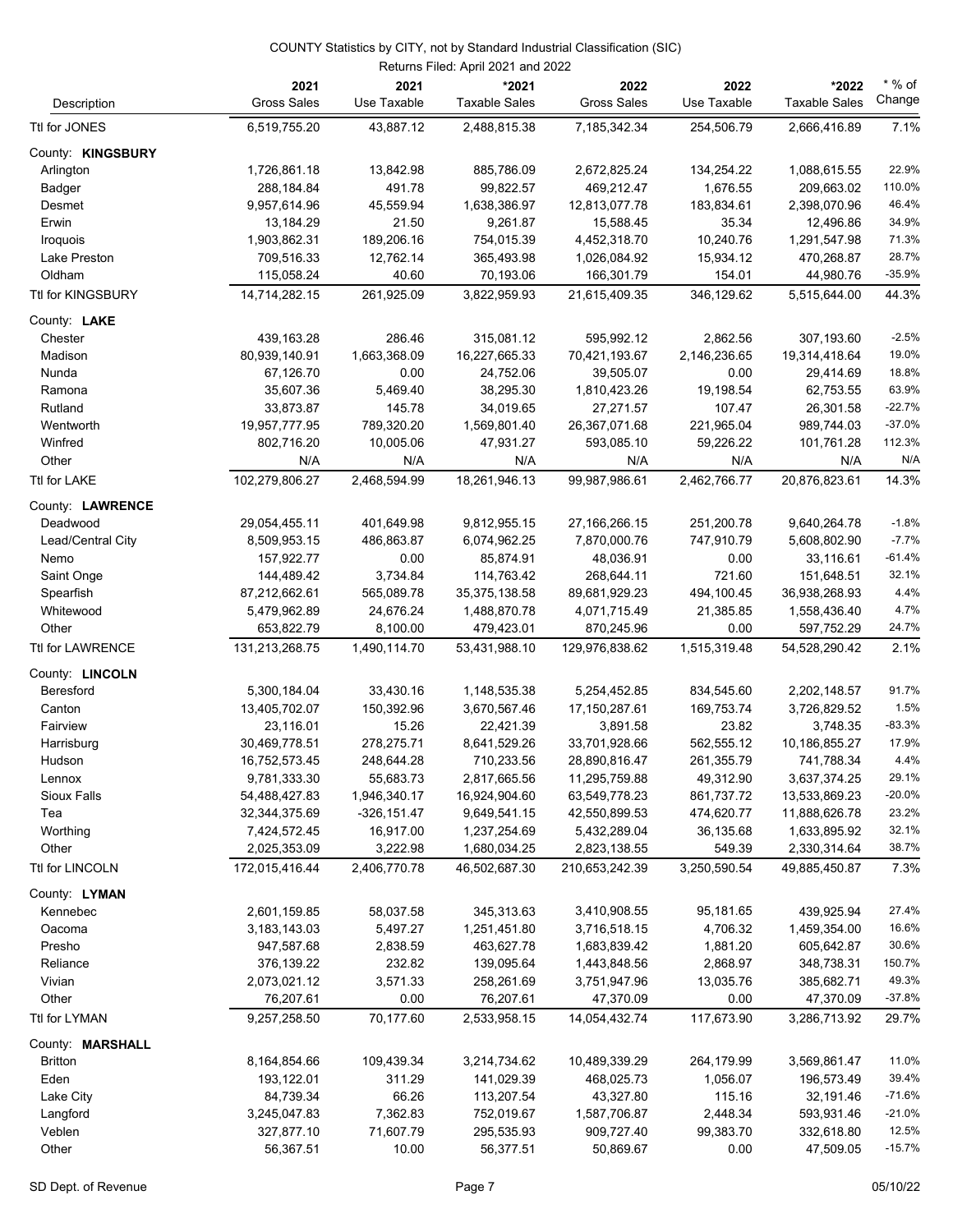| Returns Filed: April 2021 and 2022 |                            |                        |                               |                            |                     |                               |                    |
|------------------------------------|----------------------------|------------------------|-------------------------------|----------------------------|---------------------|-------------------------------|--------------------|
| Description                        | 2021<br><b>Gross Sales</b> | 2021<br>Use Taxable    | *2021<br><b>Taxable Sales</b> | 2022<br><b>Gross Sales</b> | 2022<br>Use Taxable | *2022<br><b>Taxable Sales</b> | $*$ % of<br>Change |
| Ttl for MARSHALL                   | 12,072,008.45              | 188,797.51             | 4,572,904.66                  | 13,548,996.75              | 367,183.27          | 4,772,685.73                  | 4.4%               |
| County: MCCOOK                     |                            |                        |                               |                            |                     |                               |                    |
| <b>Bridgewater</b>                 | 1,068,058.76               | 1,455.18               | 370,636.26                    | 945,046.75                 | 11,480.04           | 430,698.02                    | 16.2%              |
| Canistota                          | 1,759,767.96               | 12,095.57              | 839,848.06                    | 1,807,606.62               | 14,476.58           | 927,294.44                    | 10.4%              |
| Montrose                           | 2,197,052.87               | 8,185.58               | 460,369.47                    | 4,317,060.32               | 17,644.67           | 492,718.46                    | 7.0%               |
| Salem                              | 9,121,305.88               | 87,646.83              | 3,129,219.51                  | 7,078,747.78               | 133,640.13          | 3,257,483.54                  | 4.1%               |
| Spencer                            | 2,504,037.59               | 134,023.76             | 712,388.12                    | 2,916,258.53               | 40,288.41           | 594,354.78                    | $-16.6%$           |
| Other                              | 372,354.06                 | 275.55                 | 365,909.71                    | 359,843.70                 | 63.69               | 304,334.45                    | $-16.8%$           |
| Ttl for MCCOOK                     | 17,022,577.13              | 243,682.46             | 5,878,371.13                  | 17,424,563.70              | 217,593.52          | 6,006,883.69                  | 2.2%               |
| County: MCPHERSON                  |                            |                        |                               |                            |                     |                               |                    |
| Eureka                             | 2,306,172.20               | 111,411.91             | 1,204,918.84                  | 3,351,085.34               | 100,266.10          | 1,087,292.34                  | $-9.8%$            |
| Leola                              | 5,635,718.27               | 117,007.87             | 385,837.33                    | 7,777,339.56               | 201,834.12          | 561,706.39                    | 45.6%              |
| Long Lake                          | 17,740.43                  | 1,101.80               | 18,516.74                     | 10,673.37                  | 0.00                | 10,319.49                     | $-44.3%$           |
| Other                              | 209,575.20                 | 366.65                 | 112,918.35                    | 53,831.87                  | 3,307.36            | 33,114.23                     | $-70.7%$           |
| Ttl for MCPHERSON                  | 8,169,206.11               | 229,888.23             | 1,722,191.26                  | 11,192,930.14              | 305,407.58          | 1,692,432.45                  | $-1.7%$            |
| County: MEADE                      |                            |                        |                               |                            |                     |                               |                    |
| <b>Black Hawk</b>                  | 19,663,444.39              | 73,661.65              | 5,051,793.99                  | 13,835,675.34              | 88,654.12           | 5,062,377.44                  | 0.2%               |
| <b>Ellsworth AFB</b>               | 152,931.95                 | 5,227.85               | 27,266.47                     | 147,964.36                 | 1,723.61            | 40,432.67                     | 48.3%              |
|                                    | 143,825.87                 | 0.00                   | 135,299.32                    | 286,374.27                 | 0.00                |                               | 56.1%              |
| Enning                             |                            |                        |                               |                            |                     | 211,201.89                    | $-12.0%$           |
| Faith                              | 1,715,296.19               | 3,210.84<br>0.00       | 994,450.73                    | 1,764,949.16               | 2,837.28            | 874,620.61                    | 343.4%             |
| <b>Mud Butte</b>                   | 6,967.00                   |                        | 6,967.00                      | 32,908.32                  | 2,800.00            | 30,889.32                     | 32.7%              |
| Piedmont                           | 5,220,805.89               | 17,307.65              | 987,423.17                    | 5,619,987.53               | 51,101.21           | 1,309,869.20                  |                    |
| Sturgis                            | 34,409,965.37              | 278,185.95             | 11,804,785.59                 | 35,938,561.24              | 233,422.47          | 12,166,453.54                 | 3.1%               |
| <b>Union Center</b>                | 1,231,849.57               | 3,112.00               | 758,572.84                    | 1,316,829.21               | 994.22              | 680,043.25                    | $-10.4%$           |
| White Owl                          | N/A                        | N/A                    | N/A                           | 1,166.54                   | 768.19              | 1,162.67                      | N/A                |
| Other                              | 1,408,158.94               | 10,896.69              | 1,102,353.89                  | 1,214,284.63               | 1,416.65            | 846,953.11                    | $-23.2%$           |
| Ttl for MEADE                      | 63,953,245.18              | 391,602.63             | 20,868,913.00                 | 60,158,700.61              | 383,717.75          | 21,224,003.70                 | 1.7%               |
| County: MELLETTE                   |                            |                        |                               |                            |                     |                               |                    |
| <b>White River</b>                 | 903,922.05                 | 1,699.65               | 581,684.66                    | 1,186,999.61               | 2,089.74            | 663,110.19                    | 14.0%              |
| Wood                               | 55,414.08                  | 178.43                 | 30,951.22                     | 91,076.27                  | 178.72              | 35,351.54                     | 14.2%              |
| Other                              | 52,983.72                  | 0.00                   | 40,159.22                     | 1,613,819.74               | 0.00                | 49,215.52                     | 22.6%              |
| Ttl for MELLETTE                   | 1,012,319.85               | 1,878.08               | 652,795.10                    | 2,891,895.62               | 2,268.45            | 747,677.25                    | 14.5%              |
| County: MINER                      |                            |                        |                               |                            |                     |                               |                    |
| Canova                             | 1,262,623.33               | 6,001.97               | 271,175.82                    | 1,690,130.40               | 186.57              | 335,261.90                    | 23.6%              |
| Carthage                           | 630,955.55                 | 2,544.97               | 311,417.36                    | 704,261.55                 | 3,254.52            | 354,088.73                    | 13.7%              |
| Fedora                             | 84,243.94                  | 354.17                 | 46,555.18                     | N/A                        | N/A                 | N/A                           | N/A                |
| Howard                             | 2,720,554.09               | 12,899.30              | 1,286,624.11                  | 3,582,090.33               | 24,694.18           | 1,398,409.44                  | 8.7%               |
| Other                              | 279,113.86                 | 17,144.89<br>38,945.30 | 33,357.89                     | 376,204.44                 | $-8,245.16$         | 76,883.26                     | 130.5%             |
| Ttl for MINER                      | 4,977,490.78               |                        | 1,949,130.36                  | 6,352,686.73               | 19,890.11           | 2,164,643.33                  | 11.1%              |
| County: MINNEHAHA                  |                            |                        |                               |                            |                     |                               |                    |
| <b>Baltic</b>                      | 4,315,407.58               | 36,912.65              | 1,760,576.44                  | 5,962,930.44               | 60,905.75           | 1,786,117.79                  | 1.5%               |
| Brandon                            | 39,350,027.23              | 320,652.31             | 10,990,760.73                 | 50,715,437.22              | 493,335.52          | 13,305,919.94                 | 21.1%              |
| Colton                             | 1,636,938.98               | 5,159.79               | 979,880.65                    | 1,497,521.75               | 5,285.85            | 673,992.04                    | $-31.2%$           |
| Crooks                             | 1,171,488.93               | 3,751.85               | 652,612.31                    | 1,457,172.84               | 10,316.31           | 721,672.64                    | 10.6%              |
| Dell Rapids                        | 9,543,726.31               | 515,577.09             | 4,974,605.03                  | 10,411,109.32              | 152,933.66          | 4,958,154.32                  | $-0.3%$            |
| Garretson                          | 10,538,460.05              | 66,578.99              | 3,525,229.53                  | 12,649,431.18              | 65,184.04           | 5, 133, 508. 42               | 45.6%              |
| Hartford                           | 8,688,870.28               | 372,527.89             | 4,015,170.78                  | 10,862,691.63              | 202,009.35          | 5,821,720.06                  | 45.0%              |
| Humboldt                           | 3,235,965.79               | 17,711.98              | 778,744.92                    | 4,410,391.28               | 8,161.35            | 989,433.34                    | 27.1%              |
| Lyons                              | 42,816,695.76              | 55,886.51              | 80,762.79                     | 20,117,310.72              | 80,802.09           | 127,351.60                    | 57.7%              |
| Renner                             | 814,933.39                 | 12,672.79              | 717,883.04                    | 1,013,132.07               | 15,340.41           | 848,041.93                    | 18.1%              |
| Sherman                            | 15,004.99                  | 110.80                 | 4,143.14                      | 27,969.06                  | 336.60              | 26,724.78                     | 545.0%             |
| Sioux Falls                        | 1,333,935,939.96           | 36,449,863.27          | 530,309,554.47                | 1,548,680,743.32           | 34,482,199.73       | 574,064,068.39                | 8.3%               |
| <b>Valley Springs</b>              | 1,194,268.91               | 803.23                 | 401,863.77                    | 560,598.15                 | 1,136.73            | 363,568.55                    | $-9.5%$            |
| Other                              | 2,123,596.59               | 67,923.09              | 261,069.46                    | 5,417,072.30               | 657,406.67          | 831,489.74                    | 218.5%             |
| Ttl for MINNEHAHA                  | 1,459,381,324.75           | 37,926,132.24          | 559,452,857.06                | 1,673,783,511.28           | 36,235,354.06       | 609,651,763.54                | 9.0%               |

County: **MOODY**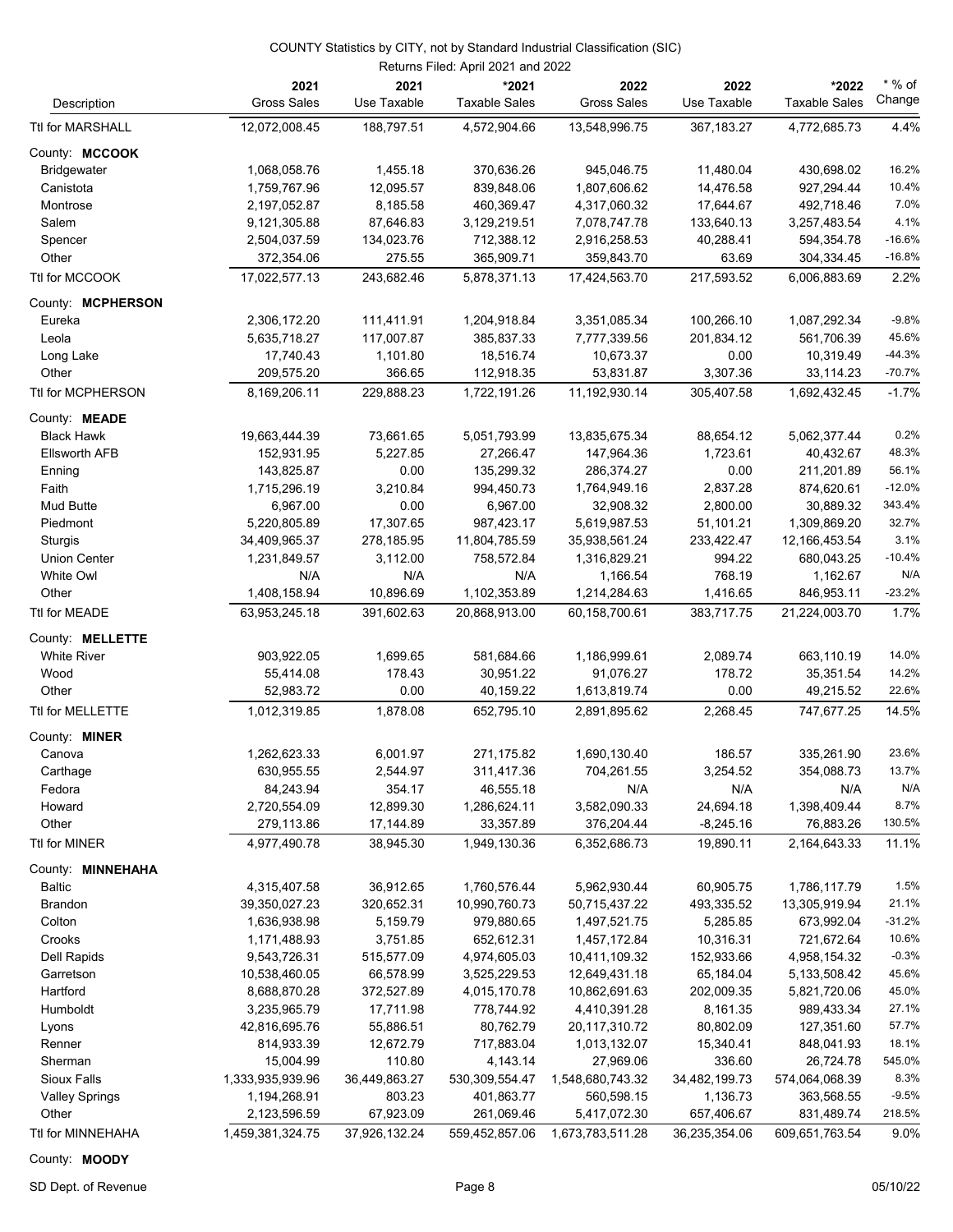#### Returns Filed: April 2021 and 2022 COUNTY Statistics by CITY, not by Standard Industrial Classification (SIC)

| Description                    | 2021<br><b>Gross Sales</b>  | 2021<br>Use Taxable   | *2021<br><b>Taxable Sales</b> | 2022<br><b>Gross Sales</b>  | 2022<br>Use Taxable    | *2022<br><b>Taxable Sales</b> | $*$ % of<br>Change |
|--------------------------------|-----------------------------|-----------------------|-------------------------------|-----------------------------|------------------------|-------------------------------|--------------------|
|                                |                             |                       |                               |                             |                        |                               |                    |
| Colman                         | 13,624,733.84               | 90,752.42             | 6,609,557.44                  | 17,323,889.67               | 188,319.47             | 7,571,468.97                  | 14.6%<br>2.0%      |
| Egan<br>Flandreau              | 153,426.16<br>6,730,699.86  | 3,030.78<br>45,661.61 | 133,974.72<br>2,572,671.58    | 156,346.53<br>9,438,352.80  | 1,116.48<br>494,164.74 | 136,671.75<br>3,720,753.04    | 44.6%              |
| Trent                          | 219,605.87                  | 80.31                 | 61,055.32                     | 208,837.98                  | 229.66                 | 107,908.42                    | 76.7%              |
| Ward                           | 2,656.67                    | 64.17                 | 1,667.30                      | 1,520.06                    | 7.49                   | 510.63                        | $-69.4%$           |
| Other                          | 161,890.10                  | 369.48                | 161,868.50                    | 138,353.31                  | 225.00                 | 135,373.31                    | $-16.4%$           |
| Ttl for MOODY                  | 20,893,012.51               | 139,958.77            | 9,540,794.86                  | 27,267,300.35               | 684,062.84             | 11,672,686.12                 | 22.3%              |
|                                |                             |                       |                               |                             |                        |                               |                    |
| County: OGLALA LAKOTA          |                             |                       |                               |                             |                        |                               |                    |
| Batesland                      | 59,616.88                   | 0.00                  | 36,389.33                     | N/A                         | N/A                    | N/A                           | N/A                |
| Kyle                           | 852,923.66                  | 17,950.00             | 345,227.36                    | 938,021.81                  | 775.95                 | 430,777.83                    | 24.8%<br>N/A       |
| Manderson                      | 116,983.70                  | 0.00                  | 77,597.44                     | N/A                         | N/A                    | N/A                           | 32.4%              |
| Oglala                         | 680,157.95                  | 0.00                  | 319,509.67                    | 812,836.65                  | 52,252.25              | 422,901.48                    | 17.8%              |
| Pine Ridge                     | 3,466,801.33                | 2,149.42              | 1,583,876.34                  | 3,647,960.00                | 10,938.92              | 1,865,448.17                  | 20.5%              |
| Porcupine                      | 902,626.44                  | 3.11<br>0.00          | 325,092.61                    | 812,731.53                  | 237.89                 | 391,782.79                    | 666.0%             |
| Other<br>Ttl for OGLALA LAKOTA | 3,391.00<br>6,082,500.96    | 20,102.53             | 3,391.00<br>2,691,083.75      | 70,270.94<br>6,281,820.93   | 0.00<br>64,205.01      | 25,975.94<br>3,136,886.21     | 16.6%              |
|                                |                             |                       |                               |                             |                        |                               |                    |
| County: PENNINGTON             |                             |                       |                               |                             |                        |                               |                    |
| <b>Box Elder</b>               | 12,599,458.67               | 150,875.21            | 6,332,129.60                  | 15,381,918.47               | 246,006.50             | 6,747,932.10                  | 6.6%               |
| Caputa                         | 91,661.14                   | 514.70                | 46,654.80                     | 66,011.87                   | 92.15                  | 57,188.04                     | 22.6%              |
| <b>Ellsworth AFB</b>           | 167,879.85                  | 0.00                  | 3,504.56                      | 433,138.85                  | 6,172.92               | 108,834.91                    | 3005.5%            |
| Hill City                      | 8,478,533.62                | 61,362.73             | 3,176,227.91                  | 4,279,500.42                | 56,020.65              | 2,885,421.00                  | $-9.2%$<br>8.6%    |
| Keystone                       | 1,821,188.74                | 28,472.66             | 1,401,062.96                  | 1,521,751.14                | 146,136.56             | 1,521,738.46                  | 44.7%              |
| New Underwood                  | 1,566,260.67                | 242,611.18<br>107.74  | 836,941.67                    | 2,027,121.85                | 376,702.99             | 1,211,039.47                  | 0.2%               |
| Quinn                          | 23,788.55<br>721,643,724.84 | 9,127,034.63          | 10,501.33<br>280,244,136.95   | 12,456.39<br>779,660,670.14 | 272.74<br>9,527,098.70 | 10,525.44<br>286,391,362.82   | 2.2%               |
| Rapid City<br>Scenic           | 19,296.72                   | 0.00                  | 19,296.72                     | N/A                         | N/A                    | N/A                           | N/A                |
| Wall                           | 22,576,466.96               | 879,831.36            | 7,854,144.14                  | 14,813,395.82               | 781,591.70             | 8,119,419.37                  | 3.4%               |
| Wasta                          | 20,237.49                   | 33,802.39             | 51,432.71                     | 48,897.32                   | 1,654.97               | 25,664.29                     | $-50.1%$           |
| Other                          | 860,484.65                  | 2,544.67              | 676,078.31                    | 1,100,081.62                | 7,544.31               | 1,024,376.37                  | 51.5%              |
| Ttl for PENNINGTON             | 769,868,981.90              | 10,527,157.28         | 300,652,111.66                | 819,344,943.88              | 11,149,294.20          | 308, 103, 502. 27             | 2.5%               |
| County: PERKINS                |                             |                       |                               |                             |                        |                               |                    |
| Bison                          | 1,540,952.78                | 36,529.79             | 582,166.59                    | 4,828,314.74                | 100,353.22             | 1,525,468.99                  | 162.0%             |
| Lemmon                         | 6,820,403.52                | 16,342.84             | 2,524,173.21                  | 8,458,199.71                | 27,231.43              | 2,391,258.78                  | $-5.3%$            |
| Lodgepole                      | N/A                         | N/A                   | N/A                           | 8,563.32                    | 372.64                 | 5,306.51                      | N/A                |
| Meadow                         | 50,924.41                   | 0.00                  | 50,924.41                     | 9,063.35                    | 0.00                   | 9,063.35                      | $-82.2%$           |
| <b>Prairie City</b>            | N/A                         | N/A                   | N/A                           | 39,963.73                   | 0.00                   | 34,896.07                     | N/A                |
| Other                          | 82,876.82                   | 274.61                | 63,462.30                     | 56,920.66                   | 0.00                   | 51,833.93                     | $-18.3%$           |
| Ttl for PERKINS                | 8,495,157.53                | 53,147.24             | 3,220,726.51                  | 13,401,025.51               | 127,957.28             | 4,017,827.63                  | 24.7%              |
| County: POTTER                 |                             |                       |                               |                             |                        |                               |                    |
| Gettysburg                     | 3,385,431.96                | 80,233.58             | 1,911,424.44                  | 4,078,776.67                | 62,699.35              | 1,908,918.92                  | $-0.1%$            |
| Hoven                          | 4,378,493.66                | 125,494.42            | 599,544.01                    | 2,601,837.06                | 233,317.26             | 734,705.59                    | 22.5%              |
| Lebanon                        | 16,959.27                   | 0.00                  | 16,959.27                     | N/A                         | N/A                    | N/A                           | N/A                |
| Other                          | N/A                         | N/A                   | N/A                           | 22,828.76                   | 0.00                   | 22,828.76                     | N/A                |
| Ttl for POTTER                 | 7,780,884.89                | 205,727.99            | 2,527,927.72                  | 6,703,442.49                | 296,016.61             | 2,666,453.27                  | 5.5%               |
| County: ROBERTS                |                             |                       |                               |                             |                        |                               |                    |
| <b>Claire City</b>             | 71,927.97                   | 515.93                | 69,177.30                     | 378,617.26                  | 183.00                 | 343,003.56                    | 395.8%             |
| Corona                         | 564,869.03                  | 1,478.52              | 418,117.12                    | 441,520.99                  | 399.32                 | 352,496.57                    | $-15.7%$           |
| New Effington                  | 148,351.72                  | 9,786.30              | 145,545.70                    | 183,995.00                  | 28,263.94              | 167,078.89                    | 14.8%              |
| Peever                         | 402,426.39                  | 219.34                | 159,633.29                    | 457,851.02                  | 1,631.48               | 136,951.51                    | $-14.2%$           |
| Rosholt                        | 8,628,722.96                | 136,726.16            | 560,480.12                    | 11,550,189.67               | 517,988.68             | 921,302.78                    | 64.4%              |
| Sisseton                       | 9,522,526.75                | 71,091.37             | 3,928,131.43                  | 10,790,171.48               | 78,243.09              | 4,727,126.24                  | 20.3%              |
| Summit                         | 2,942,578.52                | 133,936.16            | 737,251.73                    | 3,766,089.70                | 334,309.82             | 1,109,664.96                  | 50.5%              |
| Wilmot                         | 1,430,550.99                | 1,634.83              | 1,044,897.33                  | 1,782,896.31                | 7,636.52               | 803,515.76                    | $-23.1%$           |
| Other                          | 94,053.15                   | 0.00                  | 82,017.68                     | 483,130.87                  | 0.00                   | 359,936.57                    | 338.9%             |
| Ttl for ROBERTS                | 23,806,007.48               | 355,388.61            | 7,145,251.70                  | 29,834,462.30               | 968,655.85             | 8,921,076.84                  | 24.9%              |
| County: SANBORN                |                             |                       |                               |                             |                        |                               |                    |
| Artesian                       | 1,647,716.85                | 4,801.47              | 1,036,336.83                  | 1,244,205.89                | 5,946.30               | 642,189.45                    | $-38.0%$           |
| SD Dept. of Revenue            |                             |                       | Page 9                        |                             |                        |                               | 05/10/22           |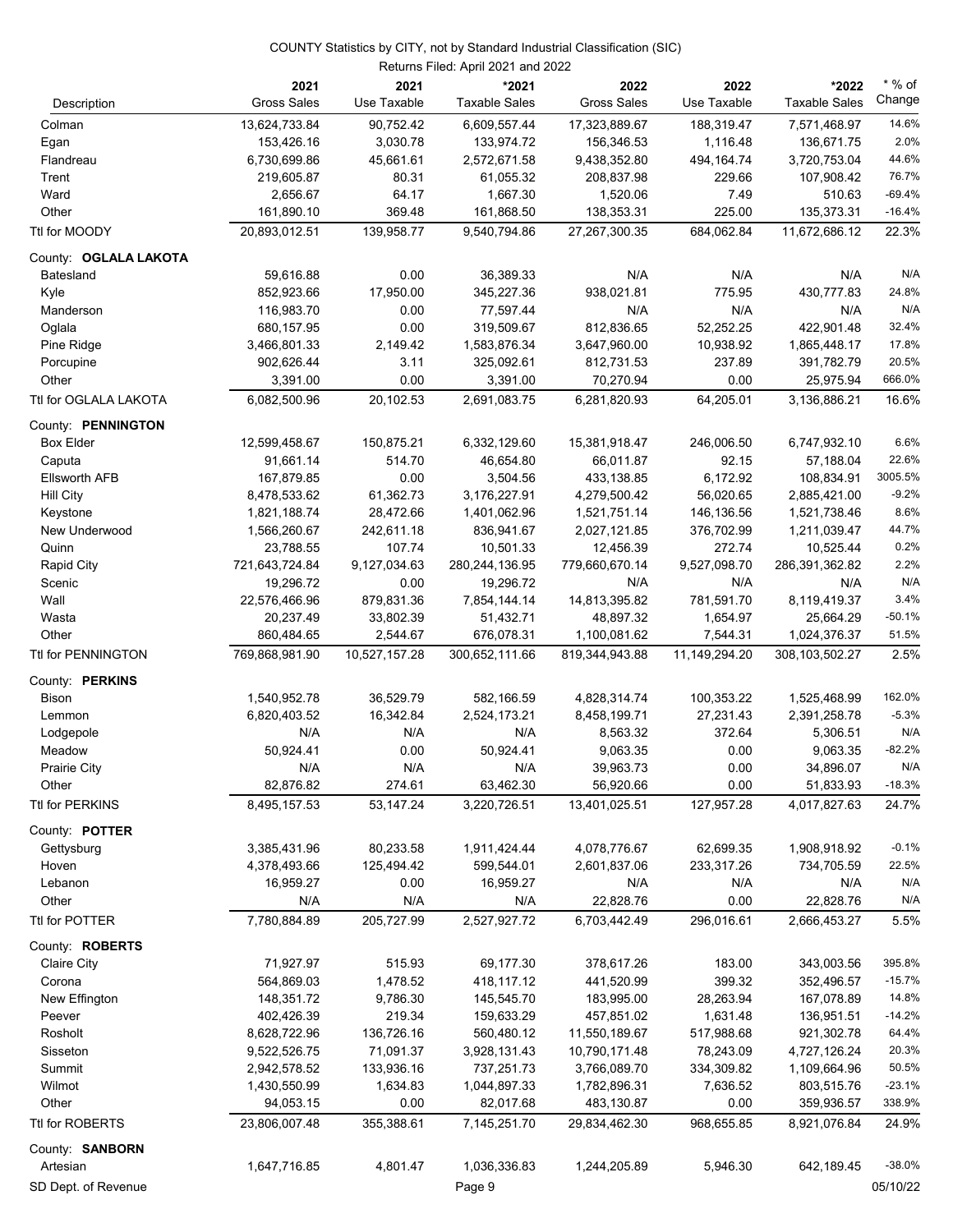#### Returns Filed: April 2021 and 2022 COUNTY Statistics by CITY, not by Standard Industrial Classification (SIC)

|                      | 2021                          | 2021                 | *2021                   | 2022                     | 2022                      | *2022                      | $*$ % of         |
|----------------------|-------------------------------|----------------------|-------------------------|--------------------------|---------------------------|----------------------------|------------------|
| Description          | <b>Gross Sales</b>            | Use Taxable          | <b>Taxable Sales</b>    | <b>Gross Sales</b>       | Use Taxable               | <b>Taxable Sales</b>       | Change           |
| Letcher              | 361,754.93                    | 336.47               | 167,365.58              | 627,500.37               | 424.16                    | 347,520.85                 | 107.6%           |
| Woonsocket           | 1,755,543.71                  | 69,127.01            | 1,194,961.67            | 4,494,245.97             | 64,248.55                 | 1,520,205.18               | 27.2%            |
| Other                | 19,922.80                     | 0.00                 | 11,925.10               | 57,895.31                | 0.00                      | 33,016.94                  | 176.9%           |
| Ttl for SANBORN      | 3,784,938.29                  | 74,264.96            | 2,410,589.18            | 6,423,847.54             | 70,619.01                 | 2,542,932.42               | 5.5%             |
| County: SPINK        |                               |                      |                         |                          |                           |                            |                  |
| Ashton               | 395,929.21                    | 1,635.34             | 189,999.07              | 493,024.42               | 1,219.43                  | 285,181.26                 | 50.1%            |
| <b>Brentford</b>     | 6,991.52                      | 3,810.99             | 10,802.51               | 12,050.62                | 1,368.22                  | 13,418.84                  | 24.2%            |
| Conde                | 1,927,840.21                  | 6,257.00             | 162,280.81              | 2,211,304.39             | 34,789.21                 | 273,106.77                 | 68.3%            |
| Doland               | 674,037.34                    | 55,056.07            | 363,628.33              | 1,148,748.59             | 85,067.23                 | 408,900.11                 | 12.5%            |
| Frankfort            | 101,905.45                    | 79,632.71            | 152,355.82              | 178,974.96               | 20,806.48                 | 107,279.41                 | $-29.6%$         |
| Melette              | 478,983.12                    | 5,298.86             | 237,951.32              | 702,362.74               | 3,360.30                  | 273,735.35                 | 15.0%            |
| Northville           | 59,135.32                     | 100.00               | 59,235.32               | 21,037.26                | 177.06                    | 21,214.32                  | $-64.2%$         |
| Redfield             | 6,727,178.30                  | 582,141.02           | 3,642,469.54            | 10,354,245.79            | 737,460.79                | 4,511,744.98               | 23.9%            |
| Tulare               | 1,568,068.76                  | 5,337.18             | 398,884.14              | 4,553,017.28             | 6,683.22                  | 448,274.32                 | 12.4%            |
| Turton               | 8,673.16                      | 0.00                 | 4,719.16                | 8,097.52                 | 0.00                      | 3,506.52                   | $-25.7%$         |
| Other                | 347,654.03                    | 384,234.21           | 512,195.05              | 233,448.13               | 19,792.43                 | 198,039.53                 | $-61.3%$         |
| Ttl for SPINK        | 12,296,396.41                 | 1,123,503.38         | 5,734,521.07            | 19,916,311.70            | 910,724.37                | 6,544,401.41               | 14.1%            |
| County: STANLEY      |                               |                      |                         |                          |                           |                            |                  |
| <b>Fort Pierre</b>   | 9,505,450.60                  | 34,522.94            | 4,861,160.74            | 10,449,763.11            | 37,756.42                 | 5,554,171.95               | 14.3%            |
| Other                | 298,980.22                    | 0.00                 | 198,950.57              | 410,866.73               | 110.00                    | 324,431.00                 | 63.1%            |
| Ttl for STANLEY      | 9,804,430.82                  | 34,522.94            | 5,060,111.31            | 10.860.629.84            | 37,866.42                 | 5,878,602.95               | 16.2%            |
| County: SULLY        |                               |                      |                         |                          |                           |                            |                  |
| Agar                 | 187,379.31                    | 275.00               | 162,279.64              | 432,930.39               | 5,030.89                  | 349,651.25                 | 115.5%           |
| Onida                | 8,134,476.51                  | 1,130,781.14         | 2,947,473.10            | 7,660,151.98             | 1,814,846.17              | 4,259,200.10               | 44.5%            |
| Other                | 100,930.50                    | 1,459.01             | 73,689.23               | 108,419.46               | 176.07                    | 68,992.20                  | $-6.4%$          |
| Ttl for SULLY        | 8,422,786.32                  | 1,132,515.15         | 3,183,441.97            | 8,201,501.83             | 1,820,053.13              | 4,677,843.55               | 46.9%            |
| County: TODD         |                               |                      |                         |                          |                           |                            |                  |
| Mission              | 6,688,139.76                  | 33,742.95            | 3,020,208.17            | 7,494,998.83             | 21,656.94                 | 3,217,001.14               | 6.5%             |
| Parmelee             | 31,728.00                     | 0.00                 | 27,118.00               | 16,716.81                | 0.00                      | 16,716.81                  | $-38.4%$         |
| Rosebud              | 1,948,270.10                  | 17.31                | 844,899.02              | 2,187,152.17             | 0.00                      | 878,849.63                 | 4.0%             |
| <b>Saint Francis</b> | 195,889.98                    | 414.32               | 121,228.10              | N/A                      | N/A                       | N/A                        | N/A              |
| Other                | N/A                           | N/A                  | N/A                     | 288,849.58               | 0.00                      | 177,243.48                 | N/A              |
| Ttl for TODD         | 8,892,368.74                  | 34,174.58            | 4,014,397.54            | 9,987,717.39             | 21,656.94                 | 4,289,811.06               | 6.9%             |
| County: TRIPP        |                               |                      |                         |                          |                           |                            |                  |
| Colome               | 619,437.12                    | 164.63               | 235,069.06              | 911,998.79               | 6,061.40                  | 380,435.58                 | 61.8%            |
| Hamill               | 71,770.00                     | 0.00                 | 71,770.00               | N/A                      | N/A                       | N/A                        | N/A              |
| Winner               | 20,461,003.38                 | 90,859.67            | 9,336,079.47            | 25,052,929.82            | 127,670.04                | 10,623,118.12              | 13.8%            |
| Witten               | 24,866.24                     | 1,500.49             | 18,902.16               | 60,218.99                | 2,736.39                  | 11,322.32                  | $-40.1%$         |
| Other                | 89,745.99                     | 0.00                 | 86,313.99               | 139,117.18               | 7,533.02                  | 129,470.25                 | 50.0%            |
| Ttl for TRIPP        | 21,266,822.73                 | 92,524.79            | 9,748,134.68            | 26, 164, 264. 79         | 144,000.85                | 11,144,346.27              | 14.3%            |
| County: TURNER       |                               |                      |                         |                          |                           |                            |                  |
| Centerville          | 1,456,068.45                  | 6,311.08             | 660,275.76              | 1,472,454.86             | 182,794.28                | 734,648.80                 | 11.3%            |
| Chancellor           | 876,586.54                    | 341,334.12           | 815,595.08              | 1,063,752.88             | 287,954.70<br>2,688.29    | 760,185.81                 | $-6.8%$<br>40.1% |
| Davis                | 90,453.92                     | 1,585.01<br>4,975.55 | 75,172.48<br>831,499.53 | 139,704.31<br>699,430.95 |                           | 105,307.78                 | $-64.2%$         |
| Hurley<br>Marion     | 1,775,506.68<br>48,320,019.37 | 221,460.74           | 2,077,844.53            | 114,681,667.54           | 45,759.61<br>4,082,740.83 | 297,902.37<br>6,443,493.27 | 210.1%           |
| Monroe               | 5,081.93                      | 74.73                | 4,075.58                | 8,062.56                 | 347.05                    | 8,228.58                   | 101.9%           |
| Parker               | 2,957,577.50                  | 18,099.45            | 1,034,408.53            | 3,775,290.59             | 48,860.73                 | 1,457,169.34               | 40.9%            |
| Viborg               | 2,635,921.85                  | 43,533.76            | 1,053,316.72            | 2,424,670.34             | 146,457.82                | 1,157,691.11               | 9.9%             |
| Other                | 483,740.80                    | 5,553.69             | 424,462.88              | 486,931.20               | 2,114.00                  | 415,894.05                 | $-2.0%$          |
| Ttl for TURNER       | 58,600,957.03                 | 642,928.12           | 6,976,651.09            | 124,751,965.23           | 4,799,717.33              | 11,380,521.11              | 63.1%            |
| County: UNION        |                               |                      |                         |                          |                           |                            |                  |
| Alcester             | 5,176,856.83                  | 18,837.65            | 507,967.25              | 5,609,151.69             | 14,301.53                 | 505,084.73                 | $-0.6%$          |
| Beresford            | 9,958,820.00                  | 18,793.65            | 3,511,425.06            | 9,871,240.72             | 29,504.29                 | 4,297,056.91               | 22.4%            |
| Elk Point            | 11,988,892.15                 | 281,942.09           | 2,193,790.33            | 14,924,265.59            | 170,558.67                | 2,762,053.57               | 25.9%            |
| Jefferson            | 1,447,188.77                  | 3,467.50             | 283,742.69              | 1,470,439.57             | 13,277.85                 | 400,863.71                 | 41.3%            |